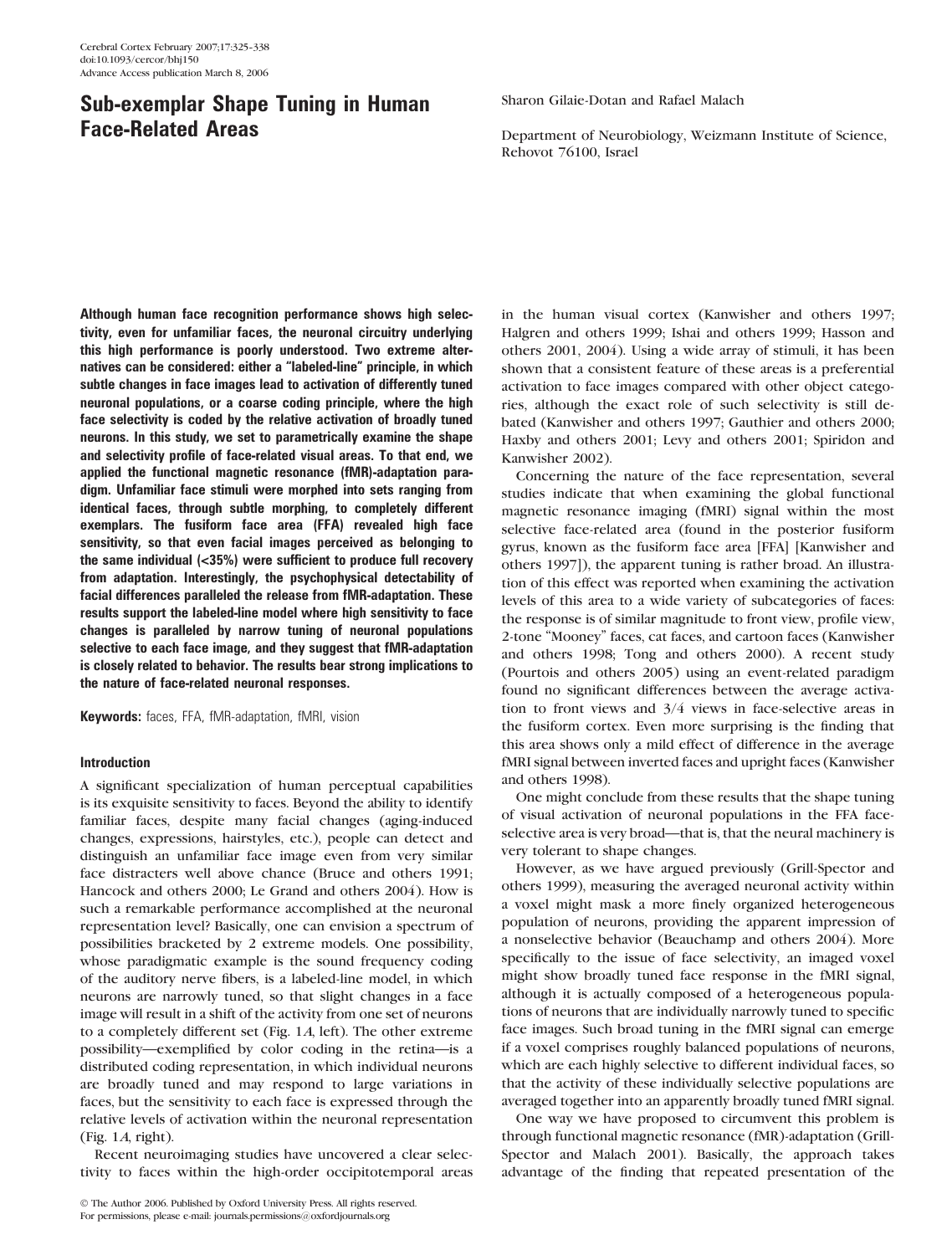

Figure 1. Face representations: models and experimental design. (A) Two possible alternatives for how neurons represent faces in face-selective regions. Left—exemplarsensitive model where each neuron is narrowly tuned to a specific face image. Right—broadly tuned model where the face representation is based on the relative activity among the broadly tuned channels. (B) Face space rendition of the 4 conditions in the block design experiment. A face (identical) was gradually morphed to various different faces (different), and the faces at 2 intermediate points along the morph (1/3 and 2/3 of the way) were taken as "1/3 morph" and "2/3 morph" conditions. Note the perceptual similarity among the different faces at the 1/3 morph level. (C) A segment from the time axis of the experiment that lasted 480 s. The experiment consisted of 24 visual blocks of 12 s each. Each condition was repeated 6 times with different face images, as described in  $(B)$ .

same stimulus leads to reduced activation of the responsive neurons. By manipulating the parameter of interest of the stimulus and by measuring the extent to which the neuronal population is released from the adaptation, one can obtain an indirect measure of the sensitivity of the activated neuronal population to this parameter (Tootell and others 1995; Kourtzi and Kanwisher 2001; Huk and Heeger 2002; Kourtzi and others 2003). Pourtois and others (2005) have investigated the sensitivity to viewpoints (front vs. 3/4 view) of the same face in face-selective regions, using this approach. They found that for unfamiliar faces the cortical representations are viewpoint sensitive. Recently, Rotshtein and others (2004) have applied this approach to examine face tuning across identities (exemplars) with famous faces in high-order face areas. They compared the adaptation level in face-related areas to repeated presentations of the same face image with the adaptation levels to pairs of morphed famous faces along the morph continuum. Their results revealed a tuning that was linked to the perceptual "identity boundary" or "category boundary" that occurs behaviorally at 50% morph distance from the original face (Beale and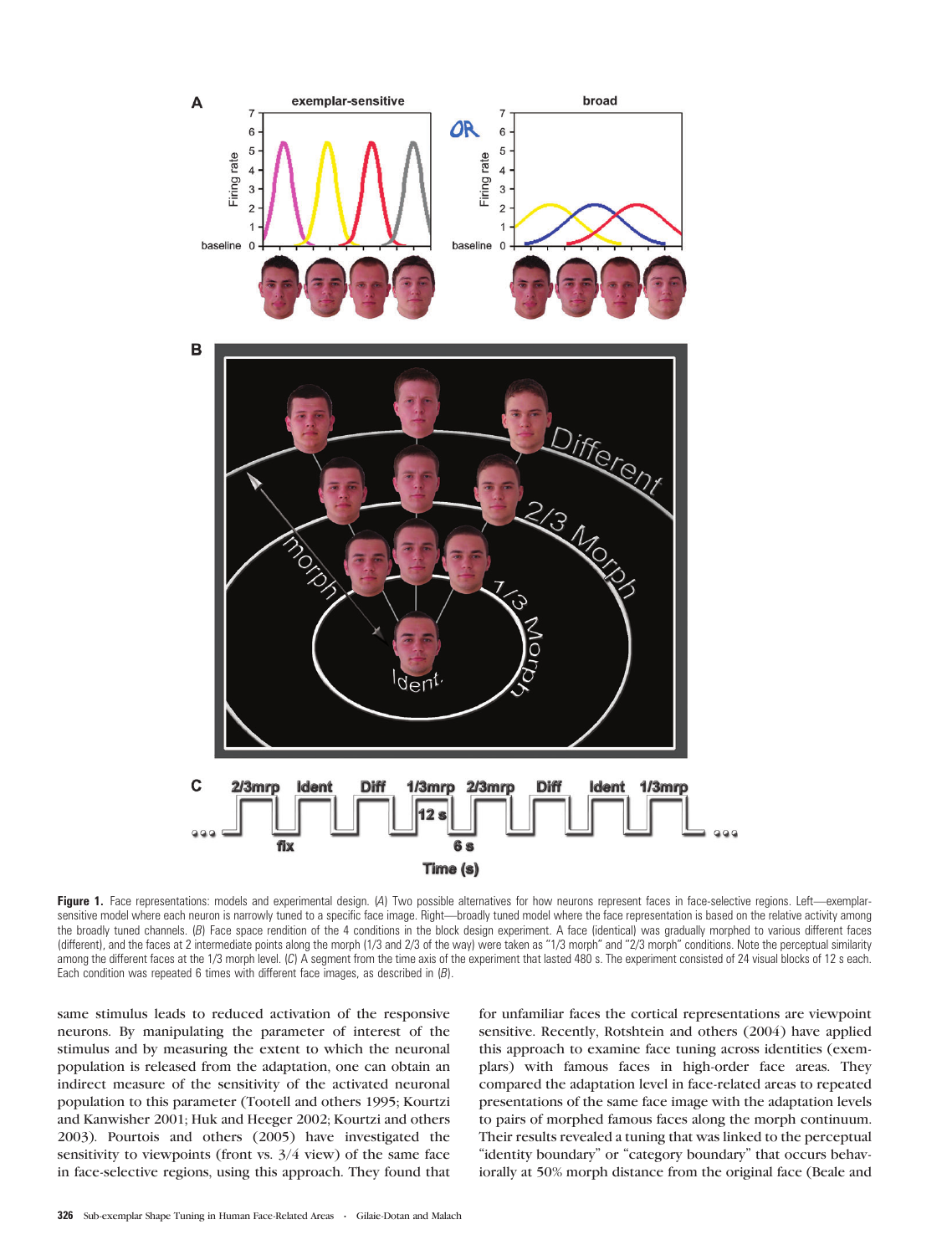Keil 1995; Campanella and others 2000). We will refer to this perceptual boundary (50% morph) as the perceptual differentiation between exemplars ("exemplar boundary"), and by subexemplar, we will refer to morph levels that are still behaviorally classified as same exemplar ( <50% morph). Rotshtein and others found no sensitivity of the tuning for sub-exemplars (no release from adaptation) and sensitivity only when crossing the perceptual exemplar boundary (between identities). However, it could be argued that such a sensitivity in the tuning, which is linked to the exemplar boundary, might be due to prior exposure to the famous faces. Here we applied parametrical morph to unfamiliar faces, where no such preexposure was possible. Our results show that for unfamiliar faces, FFA shows notable sub-exemplar sensitivity—when examined through fMR-adaptation. Some of these results have been presented in abstract form (Gilaie-Dotan and Malach 2004).

# **Methods**

#### Subjects

Altogether, 25 healthy different subjects participated in the fMRI (block design and rapid event-related design) and the behavioral experiment. Twelve subjects (7 women, aged 22-53) participated in the block design experiment. Eight subjects (5 women, aged 22-32) participated in the rapid event-related experiment and 7 subjects (4 women) in the behavioral experiment. All subjects participating in the fMRI experiments underwent a short training session of 2 min prior to the scan on a different set of stimuli. All subjects had normal or corrected-to-normal vision. All the fMRI subjects provided written informed consent to participate in the experiments. The Tel Aviv Sourasky Medical Center approved the experimental protocol.

#### Magnetic Resonance Imaging Setup

Subjects were scanned in a 1.5-T Signa Horizon LX 8.25 GE scanner equipped with a standard head coil. Blood oxygenation level-dependent (BOLD) contrast was obtained with gradient-echo echo planar imaging (EPI) sequence. The block-design experiment time repetition  $(TR) = 3000$  ms, echo time  $(TE) = 55$  ms, flip angle =  $90^{\circ}$ , field of view =  $24 \times 24$  cm<sup>2</sup>, matrix size = 80  $\times$  80, the scanned volume consisted of 24-26 nearly axial slices of 4-mm thickness and 1-mm gap with an inplane resolution of  $3 \times 3$  mm<sup>2</sup>, covering the entire cortex. The rapid event-related experiment TR = 1500 ms, TE = 55 ms, flip angle =  $70^{\circ}$ , field of view  $24 \times 24$  cm<sup>2</sup>, matrix size 80  $\times$  80, the scanned volume consisted of 13 oblique slices of 4-mm thickness and 1-mm gap with an in-plane resolution of  $3 \times 3$  mm<sup>2</sup> in order to cover completely the occipital and temporal lobes and reaching up to the ventral aspect of the parietal lobe.

A whole-brain spoiled gradient (SPGR) sequence was acquired on each subject to allow accurate cortical segmentation, reconstruction, and volume-based statistical analysis.  $T_1$ -weighted high-resolution (1.1  $\times$ 1.1 mm<sup>2</sup>) anatomic images of the same orientation as the EPI slices were also acquired to facilitate the incorporation of the functional data into the 3-dimensional (3D) Talairach space (Talairach and Tournoux 1988).

Button presses were recorded during the fMRI experiments via a response box from which we analyzed the behavior performance (reaction time [RT] and percent correct).

#### Stimuli

Stimuli were generated on a PC, projected via an LCD projector (Epson MP 7200) onto a tangent screen positioned over the subject's forehead, and viewed through a tilted mirror. Stimuli were based on 78 original different color photographs of male faces taken from 2 databases (mainly CVL Face Database [\[http://www.lrv.fri.uni-lj.si/facedb.html\]](http://www.lrv.fri.uni-lj.si/facedb.html) and also AR Face Database [Martinez and Benavente 1998]). Frontal images were chosen of mostly Caucasian, with neutral expression, mouth closed, no facial hair, and no glasses. The original images were then processed using Adobe Photoshop 6 in the following manner:

rotated to upright, such that the line connecting the eyes was horizontal; aligned to each other by rescaling to a common face size and location and then aligned by the middle vertical line crossing the nose of each face and by the horizontal line that passes below the eyes; the background was set to black, and the neck was cropped naturally (as if wearing high-neck black shirt); hairstyle was set above the ears and images were cropped to  $300 \times 300$  pixels  $(12^{\circ} \times 12^{\circ})$ .

The morphing of the original images was done using MorphMan 4.0 (STOIK Imaging, Moscow, Russia). The morphing was done in sets of 13 different original images, where 1 face was morphed to 12 different faces. The main alignment features for the morph included hairline, lips, nose, eyes, eyebrows, and the external contour.

The fixation image was a black image (matching the black background of the face stimuli). A red fixation dot of two-by-two pixels  $(0.08^{\circ} \times 0.08^{\circ})$  was imposed on all stimuli in the center.

#### Block Design fMRI Experiment

The experiment lasted 480 s and included 4 conditions: identical, 1/3 morph, 2/3 morph, and different. Each condition was repeated 6 times in a controlled and counterbalanced block design paradigm. Each block lasted 12 s, with interleaving 6-s fixations between blocks. The first and last fixations lasted 21 and 15 s, respectively. A block consisted of 12 different stimuli; each stimulus was presented for 1000 ms. Consecutive images were slightly shifted in an equally balanced manner (across conditions, across Euclidean distance) in all conditions to avoid motion cue confounds and to eliminate tactics of retinal differences. All 11 translations within a block were equal in size, following a translation path along 12 symmetrical points (with regard to the  $x$  axis and y axis) in a 2D square (maximum size  $0.68^{\circ} \times 0.68^{\circ}$ ). Average translation between 2 consecutive images over all translations in the experiment was 0.29° (minimum 0.18°, maximum 0.38°). The average Euclidean distance of the shifted images, which were controlled for Euclidean distance (with a minimal Euclidean distance being the average distance of the 2/3 morph condition, which is perceptually equivalent to the different condition), was as follows—identical: 23.60, 1/3 morph: 22.80, 2/3 morph: 21.54, and different: 26.23. Average Euclidean distance in a block across the whole experiment was 23.49 (see details below). Subjects' task was to fixate and respond via a response box whether a face image was the same face image (should report "same") or a different face image (should report "different") than the previous one.

To allow for a 1-back recognition task, in the identical condition, we introduced occasionally a matching 1/3 morph image (of the 6 identical blocks, 2 blocks contained no 1/3 morph image, 2 blocks contained one 1/3 morph image [derived from the block's identical face], and 2 blocks contained two 1/3 morph images), whereas in the other conditions, occasional repetitions were inserted (in each of the 1/3 morph, 2/3 morph, and different conditions, of the 6 blocks per condition, 2 contained no repetitions, 2 contained 1 repetition, and 2 blocks contained 2 repetitions).

The experiment was run in 2 versions (counterbalanced across subjects). The difference between the versions was that in each version the base face for the morph of each set was a different face (out of the same 13 faces that composed the set). See Stimuli subsection for further details. Each version consisted of 222 different male facial images made of 78 ( $6_{\text{rings}} \times 13_{\text{images per ring}}$ ) different original faces (of different men) and  $144 (6 \times 12 \times 2)$  morphed images. Only the morphed images were different between the 2 versions.

#### Euclidean Distance

For each pair of images  $(K, J)$  in a block, for each color channel (R, G, B) separately, Euclidean distance was defined by  $d(K, G, B)$  separately, Euclidean distance was defined by  $d(K, J)=1/\sqrt{\text{imsize}\sqrt{\sum (K-J)}^2}$  with K, J measured in (0,255) units. The block distance for each channel was defined as the average distance across all pairs  $(K, J)$  in the block. The average Euclidean distance was defined as the average distance over all blocks and all the 3 RGB channels.

## Rapid Event-Related fMRI Experiment

Two scans of 2 versions were run on each subject (version order counterbalanced across subjects). Each version lasted 423 s. The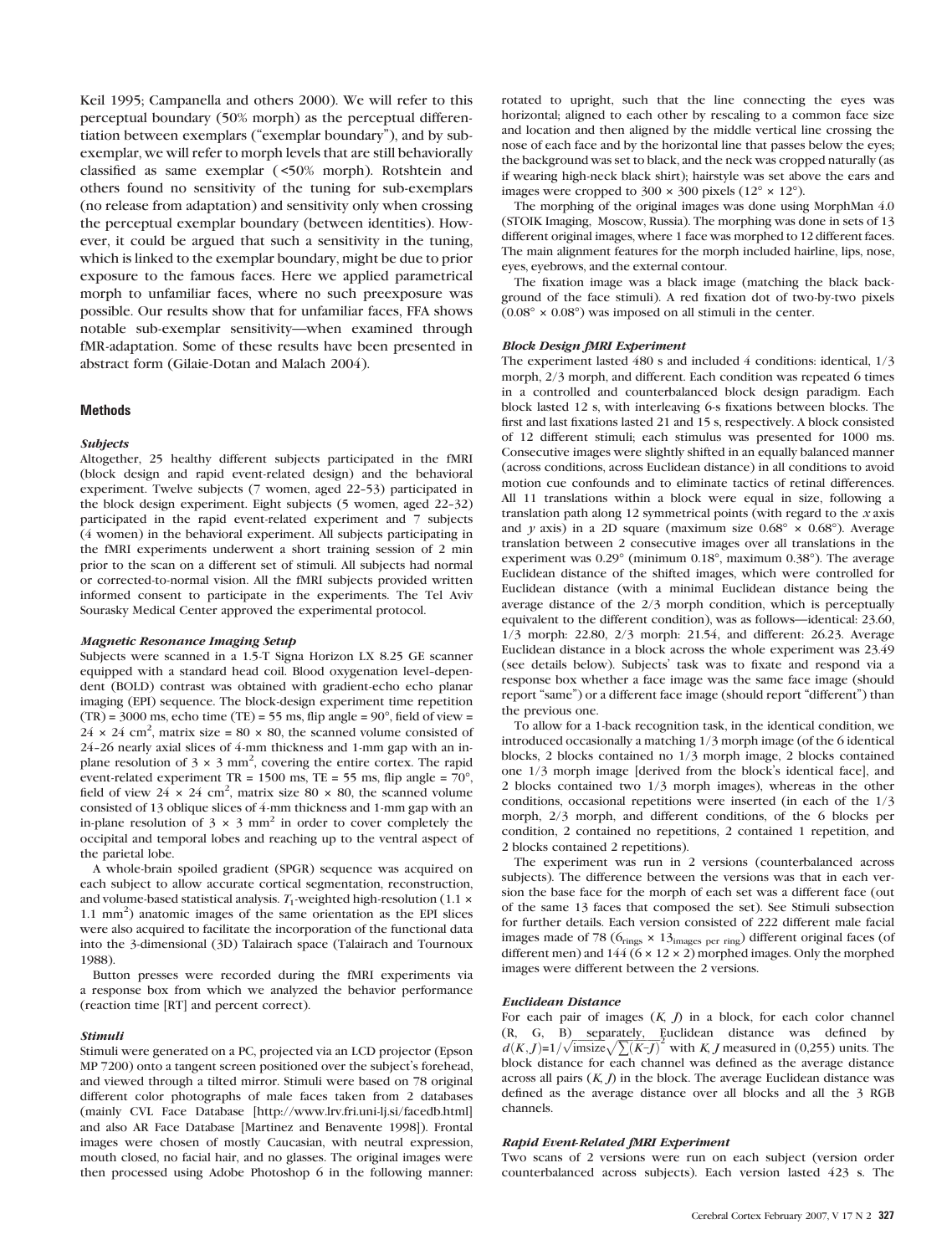experiment employed a rapid event-related paradigm with 4 main conditions: 40% morph, 30% morph, 10% morph, identical, and a fixation condition, ordered in a counterbalanced manner. Each condition was repeated 50 times across the 2 scans. Events lasted 3 s: 1200 ms of fast image presentation (200 ms picture + 100 ms fixation, 4 times) + 1800 ms fixation. Each event consisted of 4 stimuli. On trials with nonidentical stimuli, 4 different images were presented. Subject's task was a same/different task, and they were asked to report different if any change at all was noticed for each brief face presentation or same—only if no change was noticed. The first and last fixations lasted 21 and 15 s, respectively. Each version included 325 (25<sub>reps</sub>  $\times$  4<sub>images per event</sub>  $\times$  3<sub>cond</sub> + 25images per identical) different stimuli.

#### Behavioral Experiment

This experiment was aimed at defining the profile of differenceperception according to the morph levels (0-45% in 5% steps, and 100%). It also enabled us to decide which conditions will be used in the rapid event-related fMRI experiment. The event-presentation setup was the same as in the rapid event-related fMRI experiment. The experiment included 12 conditions (11 morph levels and fixation), each repeated 12 times in a counterbalanced order. The first and last fixations lasted 2 s each, altogether lasting 436 s.

## Mapping Retinotopic Borders of Visual Areas

As described earlier (Levy and others 2004a), the representations of vertical and horizontal visual field meridians were mapped to delineate borders of retinotopic areas (Sereno and others 1995; DeYoe and others 1996; Engel and others 1997) in all the 12 subjects who participated in the block design experiment (data of 1 subject were omitted due to poor fMRI data, and a ''house face localizer'' experiment [Levy and others 2001] was used to delineate the FFA anatomical location) and in 6 out of the 8 subjects that participated in the event-related experiment. Out of the 6 subjects (event-related experiment) that were included in the FFA right hemisphere analysis, for the 2 that did not have their retinotopic areas mapped, a house face localizer experiment (Levy and others 2001) was used to delineate the FFA anatomical location.

#### Data Analysis—Block and Event-Related Design Experiments

fMRI data were analyzed with the BrainVoyager software package (R.Goebel, Brain Innovation, Maastricht, The Netherlands) and with complementary in-house software. The first 2 images of each functional scan were discarded. The functional images were superimposed on 2D anatomic images and incorporated into the 3D data sets through trilinear interpolation. The complete data set was transformed into Talairach space (Talairach and Tournoux 1988). Preprocessing of functional scans included 3D motion correction, slice scan time correction, linear trend removal, and filtering out of low frequencies up to 5 cycles per experiment. No spatial smoothing was applied to the data. The cortical surface was reconstructed from the 3D SPGR scan. The procedure included segmentation of the white matter using a grow-region function, the smooth covering of a sphere around the segmented region, and the expansion of the reconstructed white matter into the gray matter. The surface of each hemisphere was then unfolded, cut along the calcarine sulcus and additional predefined anatomical landmarks on the medial side, and flattened.

## Statistical Analysis—Block Design Experiment

The statistical analysis was based on the general linear model (Friston and others 1994). A hemodynamic lag of 3 or 6 s was fitted to the model of each subject by maximizing the extent of the overall visual activations. A boxcar predictor was constructed for each experimental condition except fixation, and the model was independently fitted to the signal of each voxel. A coefficient was calculated for each predictor using a least squares algorithm. FFA face-selective regions were defined for each subject separately using the ''internal localizer'' procedure (Supplementary Fig. 1; see details below) with the different > identical contrast and were defined as clusters of at least 6 contiguous functional voxels with  $P \le 0.05$ , uncorrected, in the posterior fusiform gyrus anterior to retinotopic areas (see Mapping Retinotopic Borders of Visual Areas for more details). For 10 subjects, FFA face-selective regions were identified (7 subjects with both hemispheres, 3 with right hemisphere only) whereas 2 subjects did not show any adaptation with this internal localizer procedure. Additional FFA region of interest (ROI) analysis was based on faces > fixation contrast (at least 6 contiguous functional voxels,  $P \leq 10^{-4}$ , uncorrected, beyond retinotopic areas) and was sampled for both hemispheres in 11 subjects (out of the 12, due to noisy retinotopic mapping in 1 subject). Occipital face area (OFA) face-selective voxels were defined by the same statistical criteria (as described above for the FFA by the internal localizer procedure), residing in lateral-occipital (LO) aspect of the cortex in the vicinity of the inferior occipital sulcus or inferior occipital gyrus, respectively. Six subjects exhibited OFA face-selective foci (2 subjects with both hemispheres, 4 with right hemisphere only). See Table 1 for more details concerning the ROIs that participated in the analysis.

## Multisubject Analysis—Block Design Experiment

In the multisubject analysis, time courses of all subjects were converted into Talairach space and z-normalized. The multisubject maps (Supplementary Fig. 2A, Fig. 2) were obtained using a random effect (RE) procedure (Friston and others 1999) and the maps were projected on a flattened Talairach normalized brain.

### Internal Localizer Procedure—Block Design Experiment

The approach is aimed to examine the behavior of a region, independently of the statistical test that is used to define it (Lerner and others 2002; Hasson and others 2003; Mukamel and others 2005). To that end, each experiment is essentially split into 2 separate time segments: one segment of the data is used to define the ROI and the complementary segment of the data is used to examine the activation profile and to analyze its correlation to behavior. Note that in this approach the activations used for analysis are independent from the ROI definition. More specifically, as illustrated in Supplementary Figure 1, because we wanted to examine voxels that exhibited adaptation, the voxels were chosen by the test different > identical using a subset of 4 (out of 6) repetitions of each condition, and the activation pattern during the 2 remaining repetitions of these conditions was analyzed independently. This procedure was repeated 3 times such that the 2 analyzed repetitions would not overlap across the 3 samplings. For each subject, from each ROI sampling (of the three), the time course from that ROI was analyzed separately, to create an average response profile for the block (epoch) of each condition (conceptually like the ones presented

#### Table 1

Talairach coordinates of face-selective regions

| Region     | Experiment                          | ROI definition                                                     | Left |                            |                                           |                                          | Right                         |          |                                        |                            |                            |                               |
|------------|-------------------------------------|--------------------------------------------------------------------|------|----------------------------|-------------------------------------------|------------------------------------------|-------------------------------|----------|----------------------------------------|----------------------------|----------------------------|-------------------------------|
|            |                                     |                                                                    | n    |                            |                                           |                                          | Cluster size                  | n        | X                                      |                            |                            | Cluster size                  |
| <b>FFA</b> | block                               | Different $>$ identical <sup>a</sup><br>$Faces$ > fixation         |      | $-36 \pm 1$<br>$-34 \pm 1$ | $-54 \pm 2$<br>$-54 \pm 2$                | $-18 \pm 1$<br>$-18 \pm 1$               | $277 \pm 68$<br>$456 \pm 29$  | 10       | $29 \pm 2$<br>$29 \pm 1$               | $-47 \pm 2$<br>$-50 \pm 2$ | $-14 \pm 1$<br>$-17 \pm 1$ | $339 \pm 61$<br>$486 \pm 34$  |
|            | Rapid event related                 | $40\%$ morph $>$ identical<br>$Faces$ > fixation                   | h    | $-31 \pm 2$<br>$-34 \pm 2$ | $-58 \pm 4$                               | $-19 \pm 2$                              | $180 \pm 28$<br>$323 \pm 117$ |          | $31 \pm 3$                             | $-57 \pm 3$<br>$-55 \pm 2$ | $-15 \pm 2$<br>$-17 \pm 3$ | $127 \pm 18$<br>$321 \pm 146$ |
| 0FA        | <b>Block</b><br>Rapid event related | Different $>$ identical <sup>a</sup><br>$40\%$ morph $>$ identical |      | $-42 \pm 5$<br>$-40 \pm 2$ | $-55 \pm 2$<br>$-74 \pm 1$<br>$-68 \pm 2$ | $-19 \pm 3$<br>$-8 \pm 0$<br>$-11 \pm 7$ | $437 \pm 23$<br>$271 \pm 136$ | 6.<br>h. | $33 \pm 2$<br>$39 \pm 2$<br>$37 \pm 2$ | $-64 \pm 3$<br>$-69 \pm 4$ | $-10 \pm 2$<br>$-6 \pm 6$  | $388 \pm 48$<br>$313 \pm 116$ |

Note: n, number of subjects with activation according to the ROI definition; x, y, z values in millemeters  $\pm$  standard error of mean (SEM); cluster size in cubic millimeter  $\pm$  SEM. aDifferent > identical contrast via internal localizer procedure (see Methods and Supplementary Fig. 1 for more details).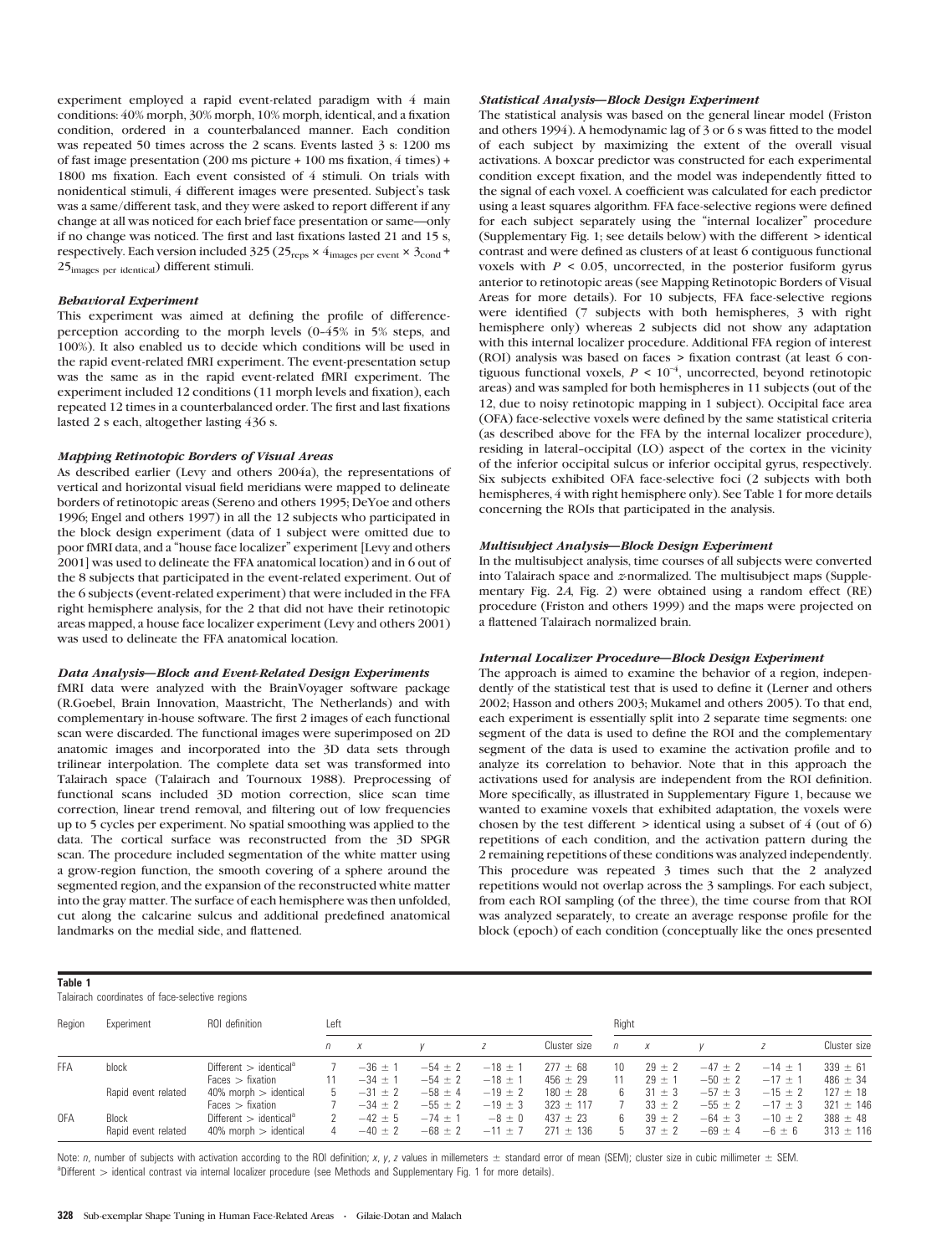in Fig. 3C,D, Supplmentary Fig. 3B). This was done by first calculating the percent signal change (PSC) for each time point along a block (relative to the preceding fixation block), and then the average response profile of each condition was taken as the average response profile across all the repetitions of the same condition (for the identical and different condition, only the 2 independent repetitions were averaged). Following this, the subject's response profiles in each condition were calculated by averaging the response profiles of each condition from the 3 samplings. Finally, for each condition, the average response profile was calculated as the average across subjects. Note that the same analysis was done to the localizer repetitions and is presented as a reference (Fig. 3C).

## Statistical Analysis—Event-Related Experiment

For each subject, after the time courses of the 2 scans were transformed into Talairach space and preprocessed (see Data Analysis), they were z-normalized and concatenated, and the statistical tests were done on the concatenated time course.

The data were then deconvolved using the deconvolution analysis for rapid event-related paradigms, which consists of a general linear model analysis (Friston and others 1994) in BrainVoyager software package (R.Goebel, Brain Innovation), in order to extract the estimated hemodynamic response in each voxel for each condition. The analysis was done separately for each subject on a voxel by voxel basis.

FFA ROI was defined for each subject as clusters in the posterior fusiform gyrus of at least 6 contiguous functional voxels, anterior to



Figure 2. fMR-Adaptation to face repetition. Unfolded cortical maps showing all the regions that were activated above baseline and showed significantly reduced activation during the identical condition (different > identical contrast). Multisubject analysis,  $P < 0.003$ ,  $n = 12$ , RE, uncorrected. The black dotted line indicates the estimated anterior retinotopic border of 12 subjects. Note localized adaptation around occipitotemporal cortex. Colors according to significance levels. CoS, collateral sulcus; IPS, intraparietal sulcus; CS, central sulcus; LS, lateral sulcus; IFS, inferior frontal sulcus; Ant, anterior; Pos, posterior; Vent, ventral; Dors, dorsal; LH, left hemisphere; RH, right hemisphere.



Figure 3. FFA activation during the adaptation experiment (block design). Time course data from 10 subjects. Left (A, C)—statistically biased internal localizer data (see Methods) shown as reference. Right  $(B, D)$ —independent blocks, main results. Top  $(A, B)$ —average activation levels to the different conditions. Bottom  $(C, D)$ —average hemodynamic response for each condition taken from the same voxels as above, measured along time (in seconds, x axis). The gray line below the x axis represents stimulus on. The y axis denotes fMRI BOLD PSC relative to fixation blocks. Asterisk (for the independent data only) denotes a significant difference between identical and 1/3 morph. No significant difference was found between the 1/3 morph and the different or the 2/3 morph condition, indicating a complete recovery from adaptation in the 1/3 morph condition. This indicates high sensitivity of the FFA at the sub-exemplar level and strongly supports the narrow tuning model for the FFA. Error bars, standard error of mean.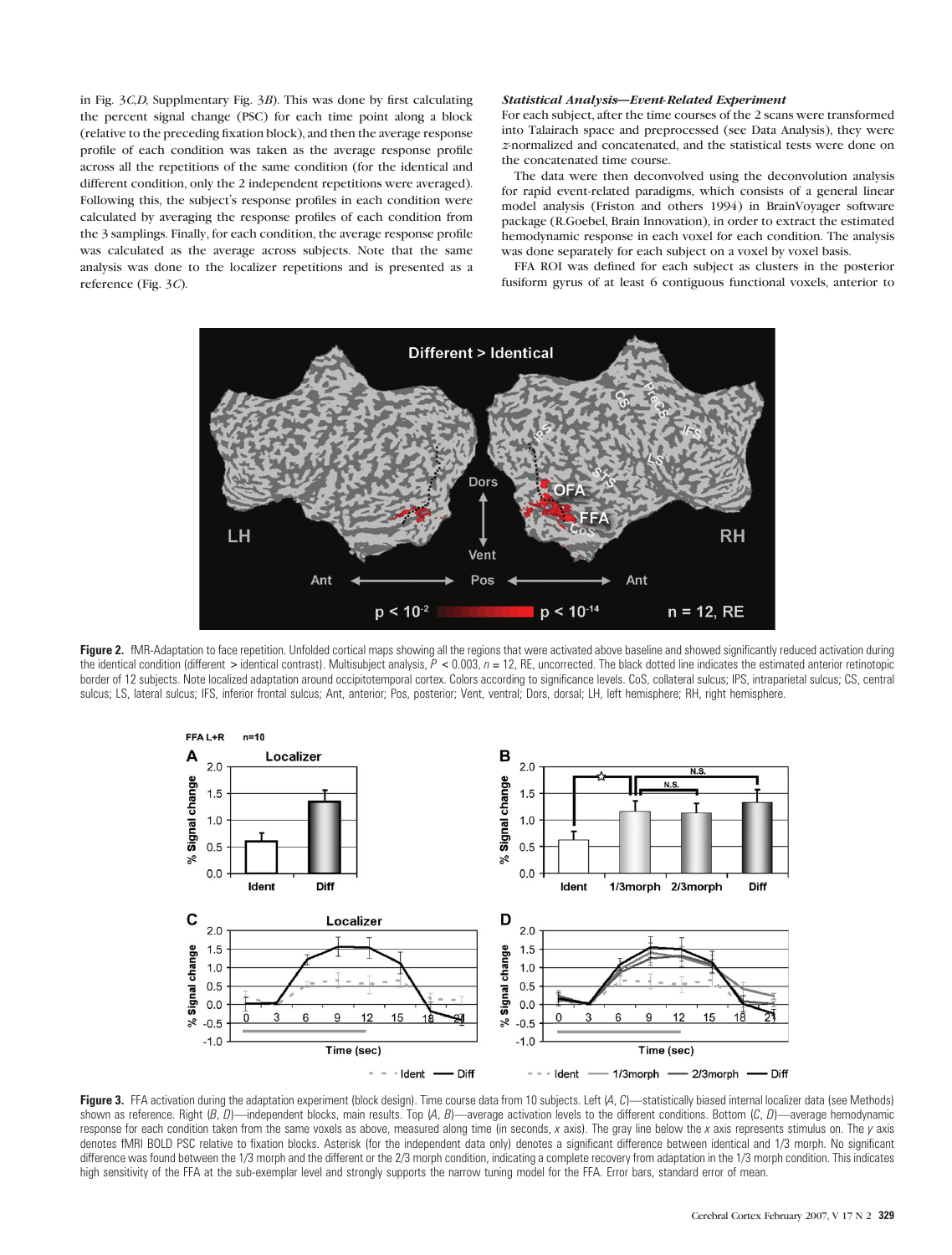retinotopic areas (see Mapping Retinotopic Borders of Visual Areas for more details), with  $P \le 0.05$  (uncorrected) for the 40% morph > identical contrast (based on all the predictors of these conditions). Additional FFA ROI (analysis provided separately) was defined for each of the 8 subject by faces > fixation contrast,  $P < 0.05$ , uncorrected, beyond retinotopic areas.

#### Relating fMRI Results to Behavior

To obtain a quantitative estimate of the release from adaptation and check whether this estimate is correlated to the behavioral measurements, we calculated adaptation recovery measure (Grill-Spector and others 1999, 2000) for each fMRI-measured point along the morph axis  $(0-1)$ , after block- and event-related data were put on a common baseline, together with behavior. Specifically, because event-related activation levels are considerably smaller than block design activations, we set to calibrate the event-related data onto the block design data (already spanning the [0, 1] morph range) by using 2 common activation points along the morph axis: the identical condition and the 40% morph condition. Because the 40% morph condition did not specifically exist in the block design experiment, we therefore assessed it by calculating the weighted average of the activation levels to the 1/3 morph and 2/3 morph conditions (this was a legitimate calculation because there was no significant difference between the activation levels of these 2 conditions). Because different subjects participated in the block design and event-related experiments, the average activation levels of each of the block design conditions (over all the subjects) were used for the calibration. So for each subject, event-related activations of each condition were calibrated (realigned) into block data scale:

$$
(*) signal(adjusted) = \frac{\text{ident}_{block}}{\text{ideal} + (40\% \text{ morph}_{est} - \text{ident}_{block})}
$$

$$
\times \frac{\text{signal} - \text{signal}(\text{ident})}{\text{signal}(40\% \text{ morph}) - \text{signal}(\text{ident})},
$$

where for each block condition (identical, 1/3 morph, 2/3 morph, different),  $\overline{\text{condition >}}_{block} = \text{mean}_{block-subj}\{\text{signal}(\text{~condition >})\}$  $40\%$  morph<sub>est</sub> =  $(4/5)(1/3$  morph<sub>block</sub> $)+(1/5)(2/3$ morph<sub>block</sub> $).$ 

Now, after all the fMRI data (block and event-related) were in the same scale, we calculated the normalized adaptation ratio for each fMRI-measured point along the morph axis by

Adaptation-ratio<sub>morph-level</sub> (norm)  
= mean
$$
\begin{cases}\n\frac{\text{signal}_{\text{morph-level}} - \text{signal}(ident)}{\text{signal}(diff) - \text{signal}(ident)}\n\end{cases}
$$

for block data points (0%, 33%, 67%, and 100% morph), with the adjustment of signal(ident) =  $\frac{1}{\text{ident}_{\text{block}}}$  and signal(diff) =  $\frac{1}{\text{diff}_{\text{block}}}$  for the event-related points (10%, 30%, 40%). Note that the signal(ident) of the block data and event-related data is the same after the calibration.

With respect to the behavioral data, it was rescaled to  $(0, 1)$  range as well (fMRI subjects' behavioral data from the 2 experiments were coaligned in the same manner as the fMRI signals):

$$
\text{Behavior}_{\text{morph-level}}(\text{norm}) \\ = \underset{\text{subjets}}{\text{mean}} \left\{ \frac{\% \text{ perceived}(\text{diff})_{\text{morph-level}} - \% \text{ perceived}(\text{diff})_{\text{ident}}}{\% \text{ perceived}(\text{diff})_{\text{diff}} - \% \text{ perceived}(\text{diff})_{\text{ident}}} \right\}
$$

;

$$
\text{Behavior}(\text{fMRI})_{\text{morph-level}}(\text{norm}) = \underset{\text{subjets}}{\text{mean}} \left\{ \frac{\% \text{ perceived}(\text{diff})_{\text{morph-level}} - \% \text{ perceived}(\text{diff})_{\text{ident}}}{\% \text{ perceived}(\text{diff})_{\text{diff}} - \% \text{ perceived}(\text{diff})_{\text{ident}}} \right\},
$$

with the same adjustments (calibrations) as in (\*) above for the eventrelated behavior.

#### **Results**

# Measuring Face Tuning: Block Design

To examine the sensitivity of face-related areas to slight face changes, we examined the adaptation level to parametrically changed morphing levels of unfamiliar faces. Our experimental approach was inspired by the face space concept (Rhodes and others 1987, 1998; Valentine 1991; Valentine and Endo 1992; O'Toole and others 1997; Leopold and others 2001; Wilson and others 2002). We used a morphing technique to gradually morph one face to other different faces (Fig. 1B). This allowed us to look at sets of faces with growing amounts of facial variability at intermediate points along the morph axis between 0 (being the original face) and 1 (being the different faces).

Figure 1B,C illustrates the basic design of the experiment. The adaptation was measured in the 4 conditions of the experiment (see Methods for details). In the repeat condition (identical), the same face was repeated 12 times in a block. In the different condition, a sequence of 12 different faces was presented during the block. Finally, in the 2 morphed conditions, a single face, which was the ''source'' face (center face in the illustration in Fig. 1B), was morphed into an array of 12 different faces. The morphing level was either at 33% (1/3 morph) or at 67% (2/3 morph) of the full distance to the different-face condition. Subjects' task was to report whether a face image was identical or different from the previous face via a 2-button forced-choice response box. To give an objective measure for face similarities, the average Euclidean distance (see Methods) of the face stimuli in the different condition was 25.62. However, note that slight shifts in image position were introduced in all conditions between consecutive images to equalize for Euclidean distance across conditions and to avoid motion cue confounds (see Methods for details).

Comparing all face blocks with the no stimulus condition revealed a widespread and highly significant fMRI activation in the visual cortex, extending to frontal cortex areas. The activation maps are depicted in Supplementary Figure 2. The overall pattern of activation was highly consistent both in the multisubjects analysis ( $n = 12$ ,  $P < 0.003$ , RE, uncorrected, Supplementary Fig. 2A) and for single subjects (e.g., in Supplementary Fig. 2B).

Searching for regions within these activated areas, which showed a highly significant adaptation effect (i.e., higher activation to the different face condition compared with the identical condition), revealed a more focused activation map, which was centered on occipitotemporal cortex, with a gradual growth of adaptation from intermediate visual areas to highorder ones and was more prominent in the right hemisphere. Figure 2 depicts the regions showing the highest face adaptation effect ( $n = 12$ ,  $P < 0.003$ , RE, uncorrected, presented on the same cortical maps as Supplementary Fig. 2A).

#### FFA Tuning Sensitivity: Block Design

To obtain a more quantitative analysis of the adaptation effect in face-related areas, we have chosen to define the ROI through internal localizer procedure (see Methods). This procedure allowed us to restrict the analysis to voxels that exhibit an adaptation profile in the FFA cortex outside retinotopic areas (see Table 1 for more anatomical details of the ROIs).

The activity levels and response profiles obtained from the fusiform activations are depicted in Figure  $\beta$  (top, A,B—activation levels, bottom, C,D—response profiles). The localizer results are displayed on the left (Fig. 3A,C) as a reference to indicate that the analyzed data are consistent (see Table 2, Test 1 for verification of the statistical significance of this consistency). On the right of Figure  $3(B,D)$  are the results from the independent measurements, which the following analysis elaborates on.

We found a clear adaptation effect (BOLD PSC: identical  $0.62 \pm 0.16$ , different  $1.33 \pm 0.24$ ). The critical result, however, is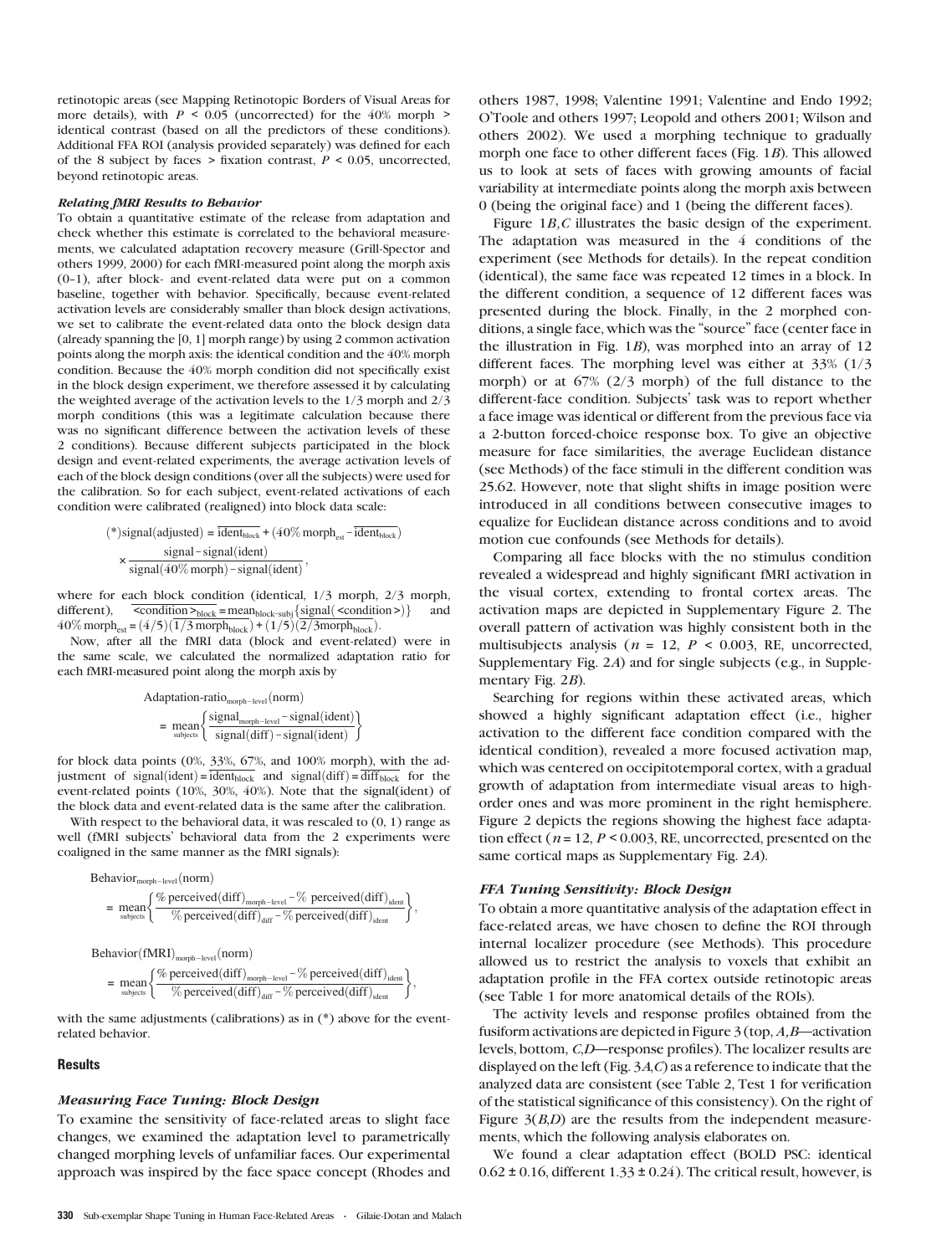in the activation levels of the 1/3 morph condition. Note that amplitude similar to the identical condition would mean no subexemplar sensitivity, whereas activation similar to the different condition (release from adaptation) would mean high subexemplar sensitivity. The results show a full release from adaptation during the 1/3 morph condition (PSC—identical: 0.62 ± 0.16, 1/3 morph: 1.16 ± 0.20, 2/3 morph: 1.12 ± 0.18, different:  $1.33 \pm 0.24$ ) with amplitude not significantly lower than the different condition's amplitude. A statistical analysis of this data confirms this finding (see Table 2, Tests 2 and 3).

| Table 2<br>Summary of ANOVA results |                                                                                  |            |                                                                             |                             |                                                                                   |                                                   |                          |                                                                                                                               |
|-------------------------------------|----------------------------------------------------------------------------------|------------|-----------------------------------------------------------------------------|-----------------------------|-----------------------------------------------------------------------------------|---------------------------------------------------|--------------------------|-------------------------------------------------------------------------------------------------------------------------------|
| Test number                         | Data set                                                                         | $\sqrt{n}$ | Purpose                                                                     | Experiment                  | Factors                                                                           | Effect                                            | Interaction              | Post hoc (Bonferroni/Dunn)<br>contrast, P                                                                                     |
| 1                                   | FFA Internal localizer,<br>combined $(L + R)$                                    | 10<br>7    | Consistency between<br>localizer and independent data                       | <b>Block</b>                | Bias: localizer<br>versus independent<br>Condition: different<br>versus identical | $F < 1$ ,<br>P > 0.84<br>$F > 26$ ,<br>P < 0.0007 | $F<1$ ,<br>P > 0.7       |                                                                                                                               |
| 2                                   | FFA internal localizer<br>(independent data), only<br>subjects with L and R foci |            | L versus R? when is<br>release from adaptation                              | <b>Block</b>                | Hemisphere                                                                        | $F = 2.75$ ,<br>P > 0.14                          |                          |                                                                                                                               |
|                                     |                                                                                  |            |                                                                             |                             | Condition (block)                                                                 | $F > 11$ ,<br>P < 0.0003                          | $F = 1.56$<br>P > 0.23   | Identical $-1/3$ morph,<br>P < 0.0008<br>$1/3$ morph $-2/3$ morph,<br>P > 0.94<br>$1/3$ morph $-$ different,<br>P > 0.11      |
| 3                                   | FFA internal localizer<br>(independent data),<br>combined $(L + R)$              | 10         | When is release from adaptation                                             | Block                       | Condition (block)                                                                 | $F > 22$ ,<br>P < 0.0001                          |                          | Identical $-1/3$ morph,<br>P < 0.0001<br>$1/3$ morph $-2/3$ morph,<br>P > 0.67<br>$1/3$ morph $-$ different,<br>P > 0.07      |
| $\overline{4}$                      | $FFA$ , faces $>$ fixation<br>(beyond retinotopy)<br>combined $(L + R)$          | 11         | Verification of test number 3:<br>samples all FFA population;<br>L versus R | <b>Block</b>                | Hemisphere                                                                        | $F = 0.84$ ,<br>P > 0.38                          |                          |                                                                                                                               |
|                                     |                                                                                  |            |                                                                             |                             | Condition (block)                                                                 | $F > 10.5$ ,<br>$P < 0.0001$ $P > 0.10$           | $F = 2.28$               | Identical $-1/3$ morph.<br>P < 0.007<br>$1/3$ morph $-2/3$ morph,<br>P > 0.39<br>$1/3$ morph $-$ different,<br>$P < 0.017*$   |
| 5                                   | OFA internal localizer.<br>combined $(R + L)$                                    | 6          | When is release from adaptation                                             | Block                       | Condition (block)                                                                 | F > 6.6<br>P < 0.005                              |                          | Identical $-1/3$ morph,<br>$P = 0.0381$<br>Identical $-2/3$ morph,<br>$P = 0.0174*$<br>Identical - different,<br>P < 0.0006   |
| 6                                   | FFA (R) 40% morph $>$ identical                                                  | 6          | When is release from adaptation                                             | Event related               | Condition<br>(event related)                                                      | $F > 8.4$ ,<br>P < 0.002                          |                          | Identical - 10% morph,<br>P > 0.87<br>10% morph - 30% morph,<br>P < 0.005<br>30% morph - 40% morph,<br>P > 0.82               |
| 7                                   | FFA faces $>$ fixation<br>(beyond retinotopy), only with<br>both $L + R$ foci    |            | L versus R; verification of test<br>number 6: sample all FFA<br>population  | Event related               | Hemisphere                                                                        | $F = 2.47$ ,<br>P > 0.17                          |                          |                                                                                                                               |
|                                     |                                                                                  |            |                                                                             |                             | Condition<br>(event related)                                                      | $F > 9.08$ ,<br>P < 0.002                         | $F = 1.51$ .<br>P > 0.25 | Identical - 10% morph,<br>P > 0.99<br>$10\%$ morph $-30\%$ morph,<br>P < 0.008<br>$30\%$ morph $-40\%$ morph,<br>P > 0.87     |
|                                     | OFA 40% morph > identical<br>combined $R + L$                                    |            | 5 When is release from<br>adaptation                                        | Event related               | Condition<br>(event related)                                                      | F > 7.6<br>P < 0.005                              |                          | Identical - 10% morph,<br>P > 0.80<br>$10\%$ morph $-30\%$ morph,<br>$P = 0.032*$<br>$10\%$ morph $-$ 40% morph,<br>P < 0.003 |
| 9                                   | RT of subjects with FFA adaptation                                               | 6          | Behavior as confound                                                        | Behavior<br>(event related) | Condition<br>(event related)                                                      | $F > 3.8$ ,<br>P < 0.04                           |                          | $10\%$ morph $-$ 40% morph,<br>P < 0.005<br>$10\%$ morph $-30\%$ morph,<br>P > 0.12                                           |
| 10                                  | RT of all subjects                                                               | 8          | Behavior as confound                                                        | Behavior<br>(event related) | Condition<br>(event related)                                                      | F > 6.6<br>P < 0.003                              |                          | $10\%$ morph $-40\%$ morph,<br>P < 0.0003<br>10% morph $-30%$ morph,<br>$P > 0.11*$                                           |

Note: Condition (block): identical, 1/3 morph, 2/3 morph, different; condition (event related): identical, 10% morph, 30% morph, 40% morph; Hemisphere: left and right; Significant effects are indicated in bold.

\*significant only for  $P$  (corrected for multiple comparisons)  $\leq 0.0083$ .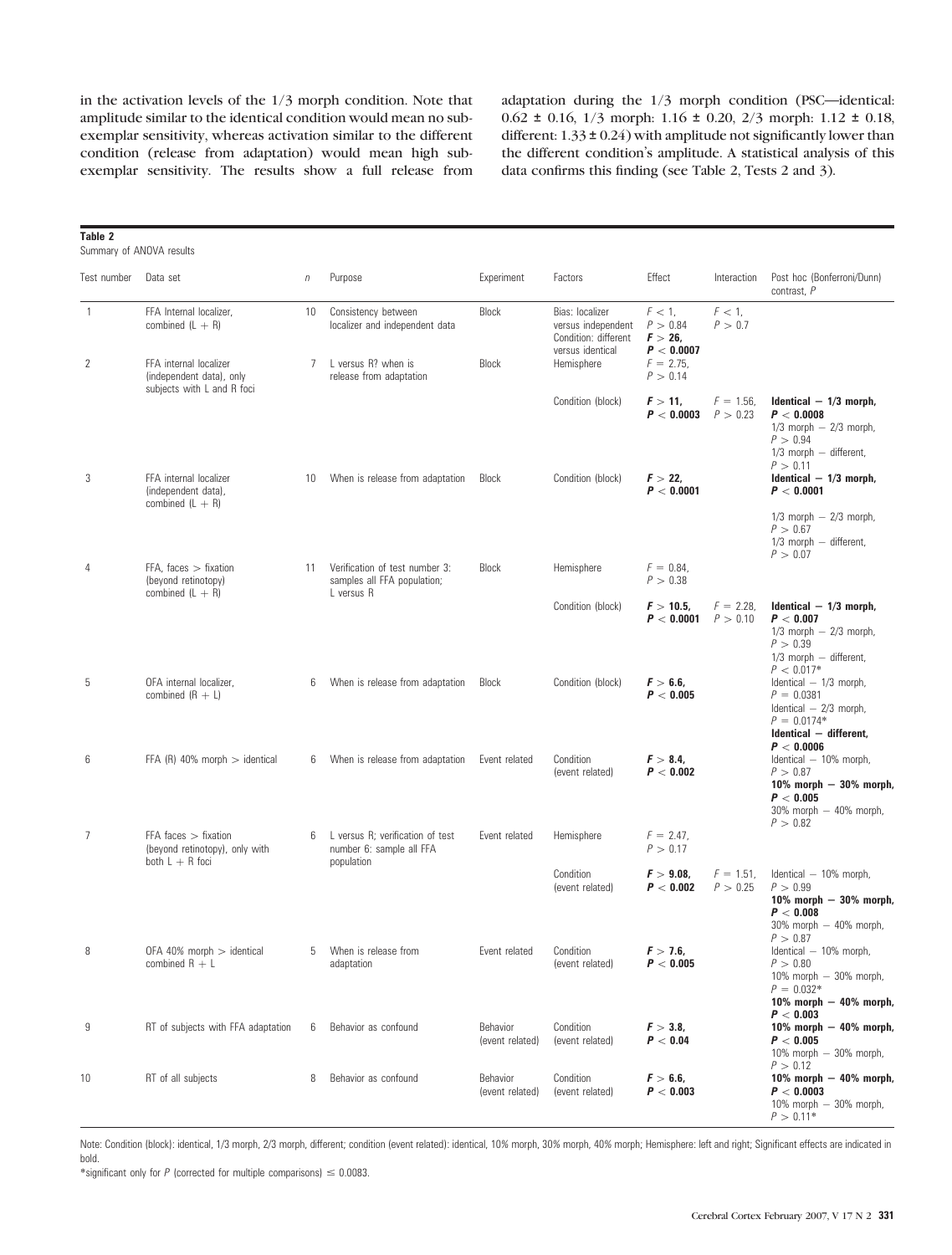To rule out a possibility that this activation profile resembles the activity in a subpopulation of the FFA cortex or that we bias the results by sampling the data according to a partial adaptation profile, we then verified our results via an additional analysis. We sampled all voxels in FFA cortex that showed activation to faces over the fixation baseline ( $n = 11$ , see Methods for details and Table 1 for anatomical details). The results of this analysis are provided in Supplementary Figure 3. A statistical analysis revealed the same results as the internal localizer analysis (Table 2, Test 4). So although we sample the data here without adaptation constraints, taking into account all face-activated voxels in FFA cortex, we still get a very significant release from adaptation in the 1/3 morph condition.

Thus, because we found strong recovery from adaptation in the 1/3 morph condition, the results clearly support the subexemplar tuning principle in the FFA.

## OFA Tuning Sensitivity: Block Design

Although an adaptation focus in the right OFA region was clearly noticeable in the multisubject analysis (Fig. 2), when examining the adaptation levels in single subjects, we found that only 6 (out of the 12 subjects) exhibited significant adaptation foci in OFA (see Table 1 for more anatomical details of the ROIs). This might be due to the greater sensitivity to translation that was found in this region (Grill-Spector and others 1999) and that was imposed in each block in the experiment (controlled and counterbalanced, see Methods).

We now examined the adaptation profile of these OFA foci, as done in the FFA, using the internal localizer approach (Supplementary Figs 1 and 4). Although the FFA exhibited clear sub-exemplar tuning, the same analysis in OFA revealed an intermediate profile. When we examine the independent BOLD measurements (PSC—identical: 1.18 ± 0.38, 1/3 morph: 1.65 ± 0.22,  $2/3$  morph:  $1.62 \pm 0.28$ , different:  $2.06 \pm 0.38$ ), we found an effect for condition (analysis of variance[ANOVA]:  $F > 6.6$ ,  $P <$ 0.005, for more details see Table 2, Test 5). But, although there was a trend for an enhancement of the signal (release from adaptation) in the 1/3 morph condition, it did not reach significance, likely due to the more variable adaptation effect in this region.

#### Measuring Face Tuning: Event Related

The block design approach allowed us to bracket the sensitivity of face changes to about 30% morph (especially in the FFA). In order to obtain a more precise delineation of this sensitivity as well as remove expectation and global attentional effects, we have approached the face-tuning adaptation question using a rapid event-related paradigm (Kourtzi and Kanwisher 2001).

## Behavioral Experiment and Results: Event Related

To determine the parameters that will be used in the fMRI scans, we first ran a psychophysical test on 7 naive subjects that did not participate in the fMRI experiments. The results are summarized in Figure 4. The perceived difference is shown as a function of the amount of morph imposed on the stimuli. As can be seen, perceiving a difference starts at morph levels of 20% and reaches a plateau (of >90% performance) at 40% morph.

Following these results, we decided to include in the rapid event-related fMRI experiment 4 main conditions: identical, 10% morph (still below difference-perception), 30% morph, and



Figure 4. When do we perceive a face difference?—Behavioral results. Detection of face difference in 7 naive subjects as a function of the level of morphing imposed on the stimuli. Eleven morph levels (x axis) and fixation were tested (see Methods for details). The y axis represents the percentage of responses that ''noticed a difference'' out of all the responses. Error bars indicate standard error of mean. It is clear that subjects began noticing a difference at about 20% morph, and at 40% morph, difference was already fully recognized.

40% morph (the latter two bracketing the 1/3 morph condition from the block design experiment), and a fixation condition, all randomly interleaved. Events lasted 3000 ms consisting of visual presentation of 1200 ms followed by 1800-ms fixation screen (for experimental design, see Supplementary Fig. 5). Each visual presentation consisted of 4 rapid flashes of faces (200 ms face, 100 ms fixation), although the subject's task was to report whether or not any difference was noticed among the faces.

## FFA Face Tuning: Event Related

To localize the relevant voxels that show adaptation to faces, we first mapped the voxels showing preferential activation to the 40% morph compared with the identical-face condition. The left hemisphere showed no consistent adaptation and therefore was not included in this analysis. The analysis was based on 6 (out of 8) subjects who showed consistent adaptation in the right FFA (Table 1 specifies ROI anatomical details). Figure 5 depicts the activations in these regions to the various morph conditions. Note that the significant change in adaptation level occurred when moving from 10% morph to 30% morph. This was verified via a 1-way ANOVA (see Table 2, Test 6 for more details) and can be seen clearly both in the peak activation (Fig. 5A, 6 s after stimulus onset) and in the hemodynamic response function (HRF) of each condition (Fig. 5B), where the HRF of the 10% morph was similar to that of the identical condition, whereas the 30% morph matched the HRF of the 40% morph.

As in the block design analysis, here too, we also sampled all voxels in FFA that showed activation to faces over fixation baseline ( $n = 8$ , see Methods for details), to rule out possible sampling confounds (see Table 1 for ROI description). The results of this analysis support the results obtained from voxels showing preferential activation to 40% morph over identical and can be seen in Supplementary Figure 6. A statistical analysis verified the results (see Table 2, Test 7).

### OFA Tuning: Event Related

Following the same analysis done in the FFA in the event-related experiment, 5 (out of the 8) subjects showed consistent adaptation in the OFA beyond retinotopic areas (4—both hemispheres, 1—right only, see Table 1). Further analysis of the data revealed a step in activation between the 10% morph and the 40% morph condition, as compared with the 10%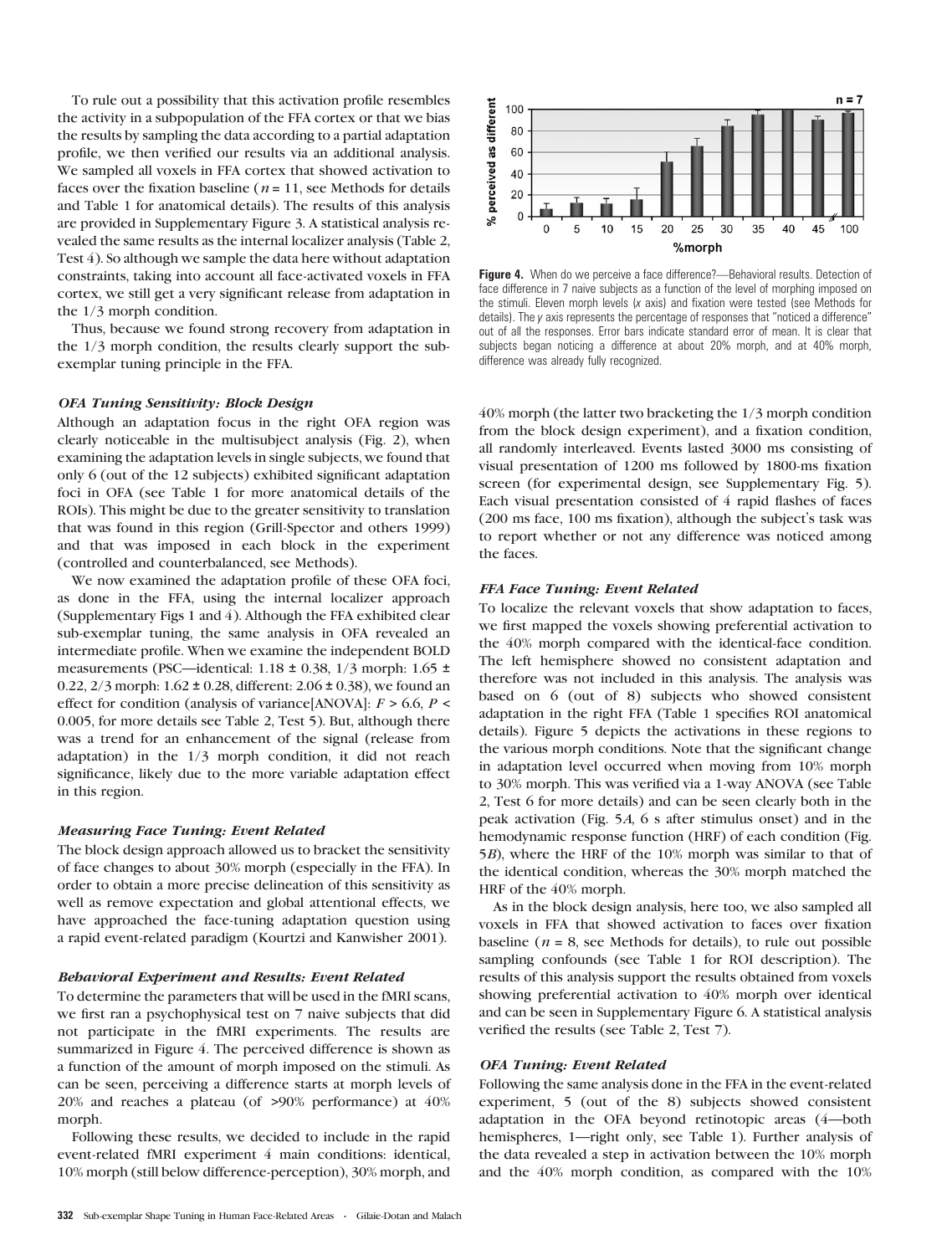

Figure 5. Right FFA activation during event-related face adaptation experiment. Average activation levels of the right FFA from 6 subjects that were significantly activated to the 40% morph > identical contrast (left FFA did not show consistent adaptation), in the 4 different conditions. (A) Histogram based on the maximal activation level of the HRF. (B) The HRF of these same voxels. A significant recovery from adaptation can be seen when moving from 10% morph to 30% morph, where the 10% morph activation profile almost replicates the identical condition and the 30% morph tightly follows the 40% morph. P values indicate 1-way ANOVA (for condition) post hoc Bonferroni/Dunn test results. Error bars indicate standard error of mean.

morph to 30% morph step found in the FFA (for specific details, see Table 2, Test 8). This again indicates that the sensitivity of the OFA does not reach the sub-exemplar level, which we do find in the FFA. However, additional work needs to fully confirm this.

## The Possible Role of Task Difficulty and Attentional Load

It may be argued that the increased activation in the subexemplar morphing conditions (e.g., 30% morph) might be due to task difficulty or attentional load effects. Thus, it could be that the sub-exemplar changes in these conditions made it more difficult and attention consuming to perform the task compared with the identical condition, causing the enhanced activation we observed. We addressed this issue by examining whether changes in reaction time could have explained the variance in activation level in the fusiform voxels that we sampled. A pairwise correlation between the average BOLD activation levels and average RT was calculated to examine this. For the 6 subjects with right FFA foci to the contrast 40% morph > identical (corresponding to the data presented in Fig. 5), the correlation was  $R^2 = 0.011$ . The same analysis for the FFA data (right and left,  $n = 8$ ) that was sampled by the contrast faces  $>$ fixation (matching data presented in Supplementary Fig. 6) yielded  $\mathbb{R}^2$  = 0.008. Clearly, no correlation can be discerned

between the normalized BOLD signal in the FFA and RT. To examine the possibility that there was a within-subject effect of difficulty that may explain the fMRI results, we ran an ANOVA on the RT (see Table 2, Tests 9 and 10). This analysis revealed a significant difference for the RT of the 10% morph versus 40% morph, but no significant difference was observed between the RT of the 10% morph versus the 30% morph. Note that this result argues against a role for RT in explaining the BOLD activation levels in the right FFA because we found a clear and significant release from adaptation even in the 30% morph level, with no corresponding difference in the RT. Thus, it is very unlikely that the results could be explained by task difficulty or attentional load effects.

# Relationship of FFA's Release from Adaptation to Behavioral Performance

Having found high sensitivity for sub-exemplar changes in the FFA, it was of interest to examine to what extent the recovery from adaptation correlated with the behavioral face sensitivity. Thus, we wanted to quantitatively compare the relationship between the fMRI data and the behavioral performance. Because the effect we were looking for (relation between fMRadaptation and behavior) is specific to regions that undergo adaptation, we have chosen to base this analysis on the voxels that exhibit adaptation (using the internal localizer approach). To that end, we calculated adaptation recovery factor for the block design and event-related experiments and superimposed it on the behavioral data obtained from the psychophysical measurements performed outside the magnet and the measured performance of subjects during the fMRI scan (Fig. 6, see Methods for details). Examination of these plots reveals an intriguing correlation between the fMRI release from adaptation and the behavioral face sensitivity of the subjects.

## **Discussion**

## Sub-exemplar Tuning of the Adaptation Effects

Using 2 different experimental paradigms, we show that even levels of face changes at the sub-exemplar level, which were below the 50% perceptual exemplar (identity) boundary (Beale and Keil 1995; Campanella and others 2000), were sufficient to produce a complete recovery from adaptation in high-order face-related cortex, especially in the FFA (Kanwisher and others 1998). Thus, 30% morphing of faces was sufficient to produce activation levels that were not significantly different from activations to completely different faces. Thus, our results support a model of sub-exemplar tuned neuronal profiles in which facial changes within the perceptual exemplar boundary are sufficient to move the activation from one population of neurons to another.

The results cannot be explained by task difficulty or attentional effects, because when correlating them with RTs—which are an indication to task difficulty and attentional load—no correlation was observed between activity and this parameter in these areas. Also, arousal and expectation cannot serve as an explanation because the results of the block design were replicated in a randomly interleaved event-related paradigm in which such effects should be minimized.

How do our results fit with single-unit recordings, currently available from studies in inferotemporal cortex of the monkey? Face-responsive neurons were spotted in various aspects of monkey temporal cortex (Desimone and others 1984; Baylis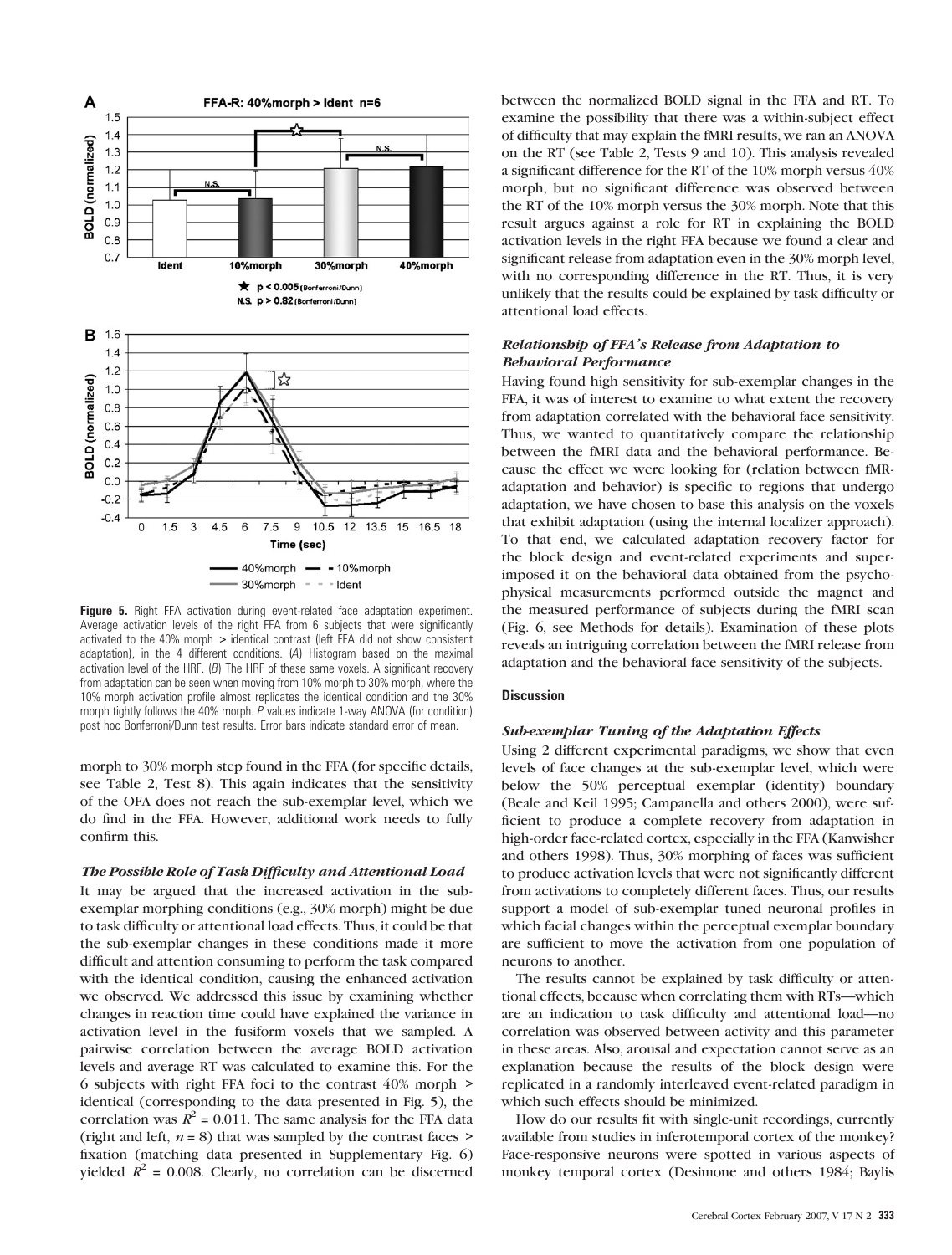

Figure 6. Relationship of fMRI data and behavioral performance. FFA release from adaptation (normalized adaptation ratios, block design,  $n = 10$ , event-related experiment,  $n = 6$ . see Methods) and behavioral sensitivity to face changes (behavioral experiment,  $n = 7$ , fMRI subjects' behavior  $[n = 16$  as detailed above)) plotted together after data scaled to normalized units (for details see Methods). Gray circles, behavioral experiment; black open triangles, fMRI subjects' behavior; black filled triangles, right FFA; gray diamonds, left FFA. x axis denotes amounts of morphs (0, identical; 100, different). Error bars, standard error of mean. Note how the right FFA's release from adaptation follows nicely the behavioral gradient, where at morph levels <30% there was already a significant release from adaptation, implying a direct link between neuronal tuning and behavioral sensitivity.

and others 1987; Yamane and others 1988; Gross 1992; Perrett and others 1992; Rolls 1992; Young and Yamane 1992; Sugase and others 1999). It seems that a portion of these faceresponsive neurons are also primarily responsive to faces, that is, face selective. Within cortical regions that have face-selective neurons, there seems to be subpartition of populations, where the ventral aspect of inferotemporal cortex (also referred to as inferior temporal gyrus [ITG]) is mainly occupied with the identity and recognition aspects of face processing and seems to resemble the human FFA and OFA, whereas the human superior temporal sulcus (STS) face-selective area is a probable homologue of the monkey aSTS, dealing with facial expression, gesture, and movement. The portion of face-selective neurons in the ITG monkey cortex varies among studies and is in the range of 4-10% (e.g., 5% [Yamane and others 1988; Young and Yamane 1992], 8% [Sugase and others 1999]). Despite the limited stimulus set that single-unit studies can employ and their limited cortical coverage, various studies report on differential activation to different faces regardless of their facial expression (Baylis and others 1985; Hasselmo and others 1989; Rolls 1992). The hypothesis that arises from these studies is that facial representation is based on an ensemble or population coding (Baylis and others 1985; Gross 1992; Rolls 1992; Young and Yamane 1992), sparse or distributed.

The extent of activation we found in the current study, as well as other fMRI studies (Grill-Spector 2003; Levy and others 2004b), suggests that the neuronal representation underlying face-recognition is based on population coding. The subexemplar tuning width that we find with fMR-adaptation matches nicely the differential responses of single face-selective neurons to different faces, as was reported in single-unit studies (Baylis and others 1985; Hasselmo and others 1989; Rolls 1992). The results presented here are therefore compatible with these single-unit results from macaque inferotemporal cortex, where changes in the facial stimuli resulted in a marked change in the neuronal activity.

When examining fMRI studies regarding the aspect of face tuning, Pourtois and others (2005) showed view-sensitive repetition effects in face-selective regions to unfamiliar faces, using rapid event-related paradigm. This view dependency could also be considered as support for sub-exemplar tuning within identity in face-selective regions. A recent study by Loffler and others (2005) has also employed fMR-adaptation to examine face tuning in face-selective cortex. Based on their results, they suggest that an important component in face coding could be the identity rather than face distinctiveness (distance). This resembles our finding that once the FFA is sensitive to a change in the stimulus it is less important ''how much'' of that change exists (resembling in our case the amount of morph, and our result that the recovery from adaptation for the 1/3 morph is already complete). And when we relate to the axes being examined, their direction condition resembles our parametric morph axis, whereas their distance condition resembles Rotshteins's morph axis (Rotshtein and others 2004), which could also account for the differences in the sensitivities reported in these studies. So although their experimental design varies from ours in many aspects (e.g., stimuli, task), and although their study does not relate to the behavioral and perceptual aspects, as well as to the correlation between the recorded signal and behavioral measures, it seems that their results are very much in line with ours, regarding the sensitivity profile of the FFA. Other studies examining cortical coding properties of faces have also used fMR-adaptation (repetition suppression) (Rotshtein and others 2001; Henson and others 2002; Ishai and others 2004; Winston and others 2004; Mazard and others 2005), but because various facial aspects (such as familiarity, expressions, emotional valence of the stimuli, orientation) were varied in these experiments and they might play a major role in facial coding systems in the cortex, we cannot directly relate our results to theirs.

# Correlation of Behavioral Tuning and FFA Neuronal Tuning

The sensitivity we find in the FFA (through the release from adaptation effect) was at the sub-exemplar level (30% morph), significantly below the exemplar boundary (at 50% morph). Interestingly, this tuning paralleled the psychophysical performance of subjects (Figs 4 and 6) that was reflected in their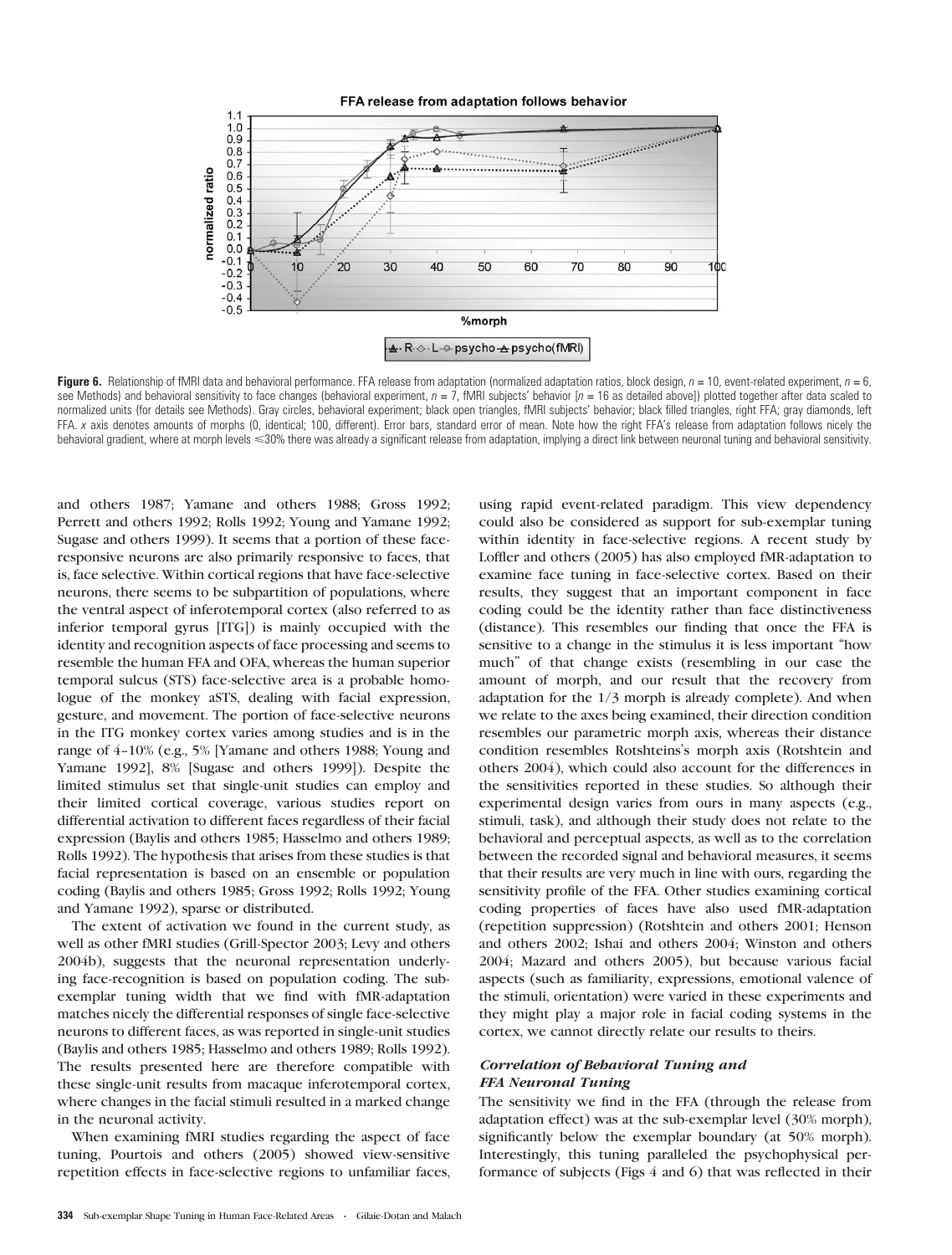ability to detect face changes in rapid presentation. Assuming that the adaptation effect reflects the activity of neuronal groups, these results suggest that the behavioral tuning of subjects, reflected in their ability to detect subtle face changes, could be directly traced down to the tuning properties of the neuronal populations that were involved in the representation of these faces.

The fact that the magnitudes of fMR-adaptation to faces with near threshold differences in appearance parallel psychophysical measures of the detectability of those differences suggests that fMR-adaptation, as measured at the coarse level of fMRI, is closely related to behavior and to the information that can be read out of population responses.

# Right and Left FFA Differences

There have been several studies pointing to a laterality difference between the right and left FFA, based both on reported clinical cases (Sergent and Villemure 1989; De Renzi and others 1994; De Renzi 1997) and on functional studies (Sergent and others 1992; Kanwisher and others 1997). Here, we found a tendency for the right FFA to be more consistently adapted than the left FFA. First, in the multisubject adaptation map of the block design experiment (Fig. 2), the adaptation extent of the right hemisphere was greater than that of the left hemisphere, at any given threshold. Also, we found more significant adaptation foci in the right hemisphere than in the left hemisphere (7 vs. 10 in the block design [out of 12] by the internal localizer procedure and 5 vs. 6 in event related design [out of 8]). This tendency, however, did not reach statistical significance. When we examined face-activated foci (defined by faces > fixation contrast) in the block design experiment, 11 subjects exhibited bilateral FFA activation foci, and a statistical analysis did not indicate a laterality difference in the activation profile ( $P < 0.38$ ). This is also apparent when examining the event-related experiment data with face > fixation contrast. Here we found an equal number of foci bilaterally (6 subjects with bilateral foci, 1 with left-only focus, 1 with right-only focus) with no apparent laterality difference in the activation profile ( $P \le 0.175$ ). Concerning the selectivity profile, it appears that on average the right FFA showed a higher sensitivity curve (with a full recovery from adaptation at morph levels of 10-- 30%) compared with a more less sensitive left hemisphere (30% or higher), but again, this is not significant. So our results do not point to a clear distinction regarding the adaptation profile and the sensitivity of the neuronal population between the 2 hemispheres.

# Adaptation Localized to Occipitotemporal Cortex

Although the most parsimonious interpretation of the results is that they reflect the sensitivity profile of individual neurons, we cannot rule out at this point that a more complex mechanism—such as adaptation at dendritic inputs or some network interactions—may be responsible for the fine tuning of the adaptation effect. It could also be argued that the adaptation effects are merely a reflection of feedback activity originating in, for example, frontal cortex regions. However, as can be seen in Figure 2, the main adaptation effects could be found only in occipitotemporal cortex and were absent in prefrontal regions. This was confirmed by time course analysis of prefrontal, as well as other, face-activated regions (not shown). It is interesting that a recent study (Ishai and others 2004) found fMR-adaptation in frontal cortex, as well as in posterior faceselective regions. This discrepancy might be due to the different experimental paradigms that were employed in the different studies that might activate different neuronal mechanisms. Although in our study we used only neutral faces as experimental stimuli, Ishai and others (2004) used neutral and fearful faces. However, maybe a more prominent difference between the studies is due to the task. Here subjects were asked to detect differences between faces, whereas Ishai and others (2004) employed a memory oddball task. Oddball-related activation was reported earlier in the literature in prefrontal cortex (for partial overview, see Huettel and McCarthy 2004). So it might be that the basic neuronal mechanism of detecting face differences resides in the posterior lateral-occipital part of the brain and additional neuronal mechanisms that handle memory aspects are joining in when required (Ishai and others 2004). A different paper (Winston and others 2004) exploiting fMR-adaptation with faces examined the presumable dissociation between 2 face-processing streams—a ventral one for coding identity and a more rostral STS region coding expression. They report on face-repetition suppression in the FFA and in the right STS for identity; however, they found that only in the STS region this effect was somewhat influenced by an expression-repetition effect. This is an additional support to the idea that other brain areas showing fMR-adaptation for faces are involved in other aspects of facial processing, apart from processing mere facial differences (e.g., expressions, emotional valence, social interactions, direction of gaze, gender-related processing). Henson and others (2002) examined different aspects of processing with fMRI facial repetition effects, and although their design and experiment varied considerably from ours, they find repetition suppression confined to the occipitotemporal cortex, with repetition enhancement (''anti-adaptation'') in parietal and frontal cortices. Andrews and Ewbank (2004) examined different aspects of facial processing in the visual system using fMRadaptation and found adaptation only in the FFA face-selective area. STS face-selective area, on the other hand, did not exhibit any significant reduction in the signal for a repeated presentation of the same face but did show an enhancement of the signal for various viewpoints and expressions of the same face. These data seem to point to the possibility that the occipitotemporal cortex, specializing in face processing, is the dominant player in distinguishing between faces, either across individuals or across the many appearances of the same face.

# FFA versus OFA

Differences between the functional profiles of the FFA and OFA were reported earlier in the literature—with FFA being more invariant to facial manipulations, such as translation, illumination, and rotation, and OFA more sensitive to retinotopic parameters (Grill-Spector and others 1999; Levy and others 2001). Other studies showed that the FFA and OFA also differ in their selectivity to faces over other object categories (Levy and others 2001; Andrews and Ewbank 2004; Grill-Spector and others 2004) and in other functional aspects (Haxby and others 2000; Andrews and Ewbank 2004; Rotshtein and others 2004). Here we also found that the adaptation was somewhat less consistent across subjects in OFA (6 vs. 10 subjects with significant foci in OFA vs. FFA, block experiment), and the extent of the adaptation was weaker in OFA (adaptation ratios—LO-face:  $0.58 \pm 0.11$ , FFA:  $0.45 \pm 0.10$ , block experiment). This does not, however, seem to be due to the average number of voxels included in the analysis because we found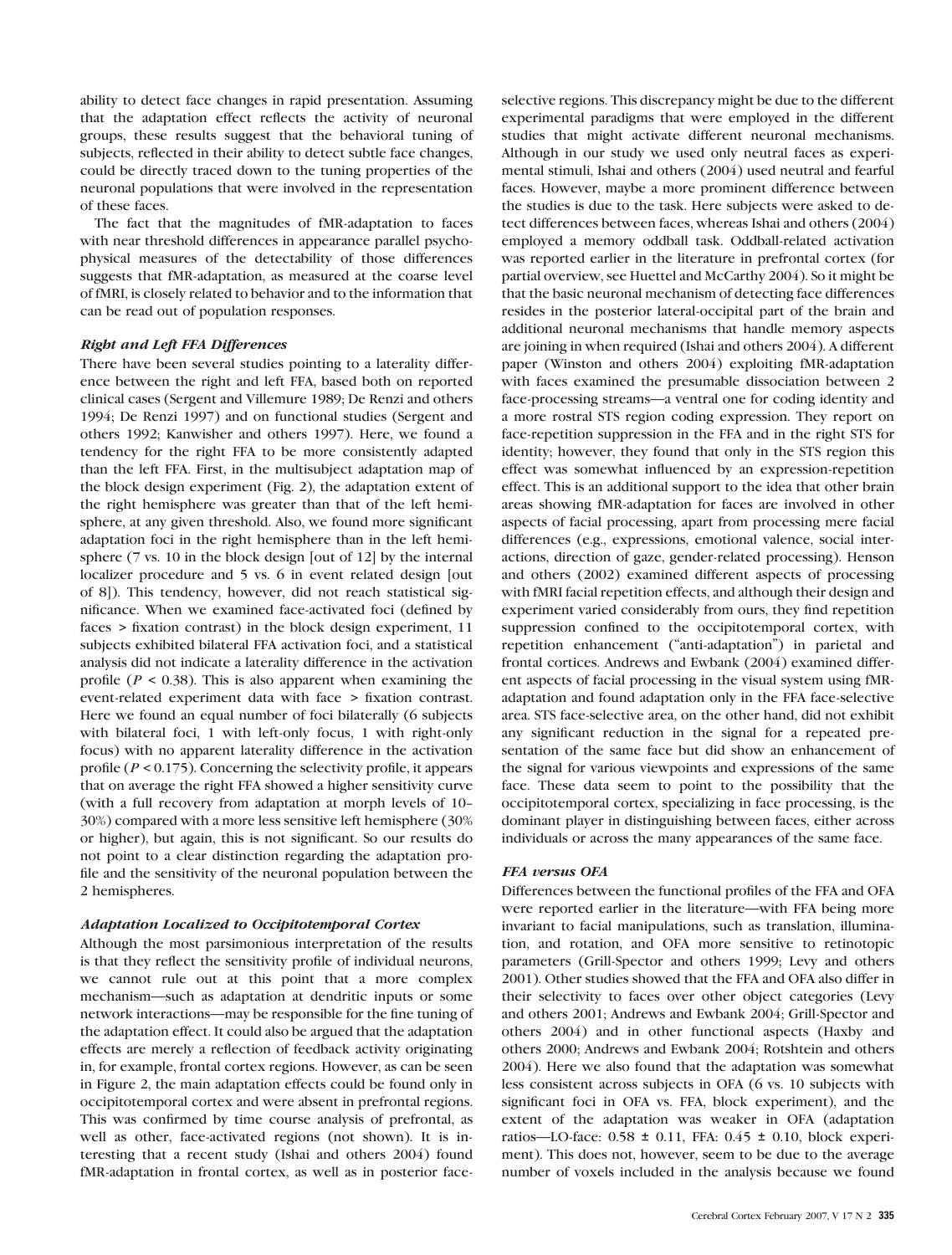the average cluster size in OFA greater than in the FFA (see Table 1). Because image translations were applied to all blocks (in a controlled and counterbalanced manner, see Methods) and the OFA parallels anatomically to LO region, which is sensitive to this manipulation (Grill-Spector and others 1999), this might serve as a partial explanation. The profile of recovery from adaptation, as revealed in the block and the event-related experiments, was also different. Although in the right FFA we saw a clear step of activation in the block data between the 0% and 33% morph (1/3 morph condition), in OFA we did not observe such a clear step of activation and the change was more gradual in the block data, indicating less sensitivity to changes in the sub-exemplar level. Additional future work will have to be done in order to clearly define the OFA facial tuning width and check whether it really is less sensitive than the FFA's, as our results indicate. These results support earlier propositions that OFA may be less specific to face processing compared with the FFA.

## Sub-exemplar Sensitivity to Unfamiliar Faces

An intriguing issue concerns the fact that the faces presented were unfamiliar to the subjects. This suggests that prior to the exposure to these faces, the neuronal circuitry in the FFA was already sensitive at the sub-exemplar level—although the subjects had never seen these specific exemplars of faces before. Interestingly, the recent report using famous faces (Rotshtein and others 2004) suggests that familiarizing with the faces actually appears to broaden the selectivity in the FFA and that no release from adaptation is observed for a 30% level of morph—when within identity (sub-exemplar, not crossing the 50% morph exemplar boundary). They find release from adaptation with this level of morph only when crossing the 50% morph exemplar boundary (between identity). They conclude that the right FFA is mainly sensitive to identity and not to the physical aspects of a face. Here, we show complementary results for unfamiliar faces, where the right FFA is sensitive to much subtler changes within identity (sub-exemplar changes). Our results, together with those reported by Rotshtein and others (2004), support the possibility that the neuronal representation changes as a function of the familiarity. This is in line with previous findings suggesting that there are differences both in the behavioral aspect and in the neuronal representation between famous and unfamiliar faces (Beale and Keil 1995; George and others 1999; Hancock and others 2000).

At this point, we can only speculate as to the source of such high selectivity to unfamiliar faces. One possibility is a very rapid tuning effect—by which after only few initial exposures the system already becomes "familiar" with the faces and develops high selectivity to them. This possibility may seem counterintuitive, but it should be noted that behaviorally, unfamiliar face images can be remembered following a single exposure (Bruce and others 1991). Also, adaptation effects occur very rapidly, even upon a second presentation of an image (Kourtzi and Kanwisher 2001). Alternatively, it could be that the memory capacity of the system is very large (Levy and others 2004b), so that the ''library'' of face images already contained within it is sufficient to allow the sub-exemplar sensitivity observed even to unfamiliar faces. Another possibility is that many of the neurons are not tuned to full faces but rather to intermediately complex fragments (Ullman and others 2002) that are not unique to familiar faces.

It should also be noted that although the sensitivity we find is in the sub-exemplar level, it is not absolute. Thus, 10% morphing failed to cause adaptation release. Hence, such width of tuning might allow the system sufficient flexibility to accommodate and be modified by new, unfamiliar faces (Poggio and Bizzi 2004). More modeling and experimental results will be needed to resolve this issue.

# Possible Implications of the Results to the Face-Tuning Properties of Cortical Neurons

Considering the present results in the context of previous fMRI studies of the human face and object areas leads to an apparent paradox. The problem lies in that the activity associated with each face image is likely to involve millions of neurons—this can be qualitatively deduced simply from the fact that a measurable fMRI signal is generated in event-related studies. Recently, we (Levy and others 2004b) have derived such conclusion from more quantitative considerations. On the other hand, the present results illustrate that the neuronal population is highly tuned to each face template. Putting these findings together and considering that the human visual system is undoubtedly capable of recognizing many thousands (Landauer 1986), and likely even millions of different faces and object images, it appears that there are simply not enough cortical neurons available to represent such vast library of images. Three possible outcomes could be suggested for this dilemma. First, that each neuron may represent only a tiny fragment or a small feature from the face image (Fujita and others 1992), and hence, there is a highly distributed activation produced by each face (which includes many such fragments). However, this possibility is not supported by recent fMRI results that point to a rather "holistic" nature of the neuronal response—in which the neurons are sensitive to the entire or at least large part of the face or object image template (Hasson and others 2001; Kourtzi and Kanwisher 2001; Lerner and others 2001, 2002, 2004). The second possibility is that the neurons are broadly tuned, so each neuron responds in a highly redundant level to many faces. This possibility is ruled out by the present results that demonstrate high selectivity at the subexemplar level. The only alternative that remains is that each neuron in the face-related areas is sensitive to many (perhaps millions of) different face (or even object) templates in a sharply tuned manner. In such a model the "receptive field" of each neuron is essentially an "or" function of a whole library of different templates. However, the tuning to each of these templates is highly selective. Importantly, under this scheme, the library of templates that activate each neuron is different. Thus, different face images will elicit different patterns of responses in the entire neuronal population. A unique face representation can then be obtained through the group response profile.

Although not discussed explicitly in the neurophysiology literature, such a model is compatible with a surprising ease by which a very limited library of images that are used in typical single-unit recording sessions (often less than a hundred) in the human and monkey object areas elicit robust neuronal responses (e.g., Kreiman and others 2000; Freedman and others 2001, 2003).

# Extension to Other Object Categories

To what extent are these results relevant to other object categories? Although the issue of whether faces are ''special'' is still debated, it appears that general principles of representation,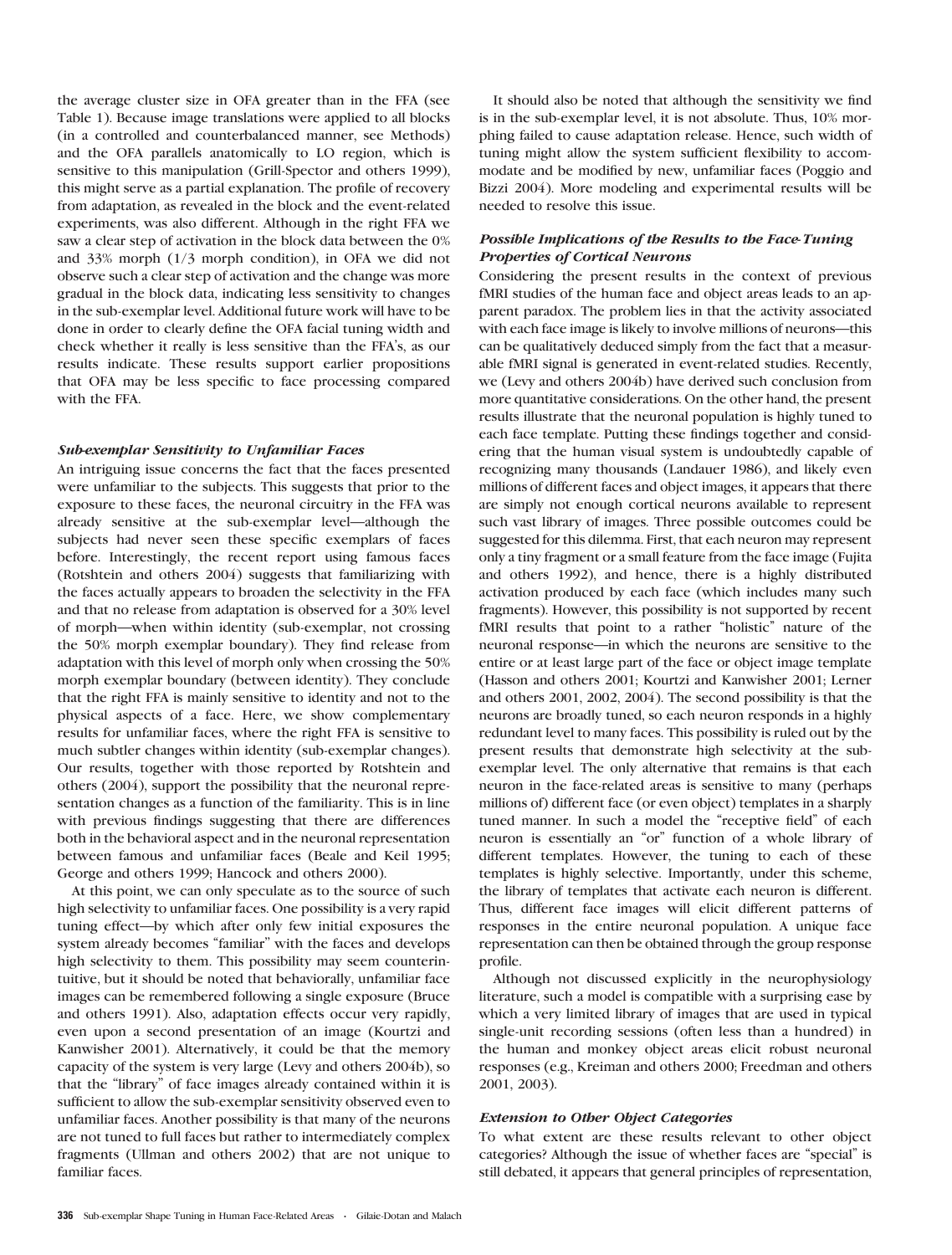such as the various viewing invariances (Grill-Spector and others 1999) and holistic and completion effects (Hasson and others 2001; Kourtzi and Kanwisher 2001; Lerner and others 2002) are comparable. Of course, the difference between the representation of faces and the representation of general object categories might be precisely in the domain of shape-tuning selectivity. Thus, it may be that faces are special by virtue of the fact that the shape tuning of their neurons is narrower. We are currently examining this issue in more detail.

## Supplementary Material

Supplementary material can be found at: [http://www.cercor.oxford](http://www.cercor.oxfordjournals.org/) [journals.org/.](http://www.cercor.oxfordjournals.org/)

#### **Notes**

This study was funded by the Israel Science Foundation Center of Excellence, the Benoziyo Center for Neurological Disorders, and the Dominique Center. We thank Ifat Levy, Kalanit Grill-Spector, Galia Avidan, and Yulia Golland for fruitful discussions during the study. We thank Ifat Levy, Yulia Golland, Roy Mukamel, and Yuval Nir for comments on the manuscript. We thank M. Harel for help with the brain-flattening procedure and E. Okon for technical assistance. We thank the Functional Brain Imaging (FMRI) Unit in the Wohl Institute of Advanced Imaging, Sourasky Medical Center, Tel Aviv. We thank the Computer Vision Laboratory, Faculty of Computer and Information Science, University of Ljubljana, Ljubljana, Slovenia, and the Secondary School Centre, Velenje, Slovenia, for allowing us to use the CVL Face Database [\(http://www.lrv.fri.uni-lj.si/facedb.html\).](http://www.lrv.fri.uni-lj.si/facedb.html) Conflict of Interest: None declared.

Address correspondence to Prof. Rafael Malach, Department of Neurobiology, Weizmann Institute of Science, Rehovot 76100, Israel. Email: rafi.malach@weizmann.ac.il.

#### References

- Andrews TJ, Ewbank MP. 2004. Distinct representations for facial identity and changeable aspects of faces in the human temporal lobe. Neuroimage 23:905-913.
- Baylis GC, Rolls ET, Leonard CM. 1985. Selectivity between faces in the responses of a population of neurons in the cortex in the superior temporal sulcus of the monkey. Brain Res 342:91-102.
- Baylis GC, Rolls ET, Leonard CM. 1987. Functional subdivisions of the temporal lobe neocortex. J Neurosci 7:330-342.
- Beale JM, Keil FC. 1995. Categorical effects in the perception of faces. Cognition 57:217-239.
- Beauchamp MS, Argall BD, Bodurka J, Duyn JH, Martin A. 2004. Unraveling multisensory integration: patchy organization within human STS multisensory cortex. Nat Neurosci 7:1190-1192.
- Bruce V, Doyle T, Dench N, Burton M. 1991. Remembering facial configurations. Cognition 38:109-144.
- Campanella S, Hanoteau C, Depy D, Rossion B, Bruyer R, Crommelinck M, Guerit JM. 2000. Right N170 modulation in a face discrimination task: an account for categorical perception of familiar faces. Psychophysiology 37:796-806.
- De Renzi E. 1997. Prosopagnosia. In: Feinberg TE, Farah M, editors. Behavioral neurology and neuropsychology. New York: McGraw-Hill. p 245-256.
- De Renzi E, Perani D, Carlesimo GA, Silveri MC, Fazio F. 1994. Prosopagnosia can be associated with damage confined to the right hemisphere—an MRI and PET study and a review of the literature. Neuropsychologia 32:893-902.
- Desimone R, Albright TD, Gross CG, Bruce C. 1984. Stimulus-selective properties of inferior temporal neurons in the macaque. J Neurosci  $4:2051-2062$ .
- DeYoe EA, Carman GJ, Bandettini P, Glickman S, Wieser J, Cox R, Miller D, Neitz J. 1996. Mapping striate and extrastriate visual areas in human cerebral cortex. Proc Natl Acad Sci USA 93:2382-2386.
- Engel SA, Glover GH, Wandell BA. 1997. Retinotopic organization in human visual cortex and the spatial precision of functional MRI. Cereb Cortex 7:181-192.
- Freedman DJ, Riesenhuber M, Poggio T, Miller EK. 2001. Categorical representation of visual stimuli in the primate prefrontal cortex. Science 291:312-316.
- Freedman DJ, Riesenhuber M, Poggio T, Miller EK. 2003. A comparison of primate prefrontal and inferior temporal cortices during visual categorization. J Neurosci 23:5235-5246.
- Friston J, Homes A, Worsley K, Poline J, Frith C, Frackwowiak R. 1994. Statistical parametric maps in functional imaging: a general linear approach. Hum Brain Mapp 2:189-210.
- Friston KJ, Holmes AP, Price CJ, Buchel C, Worsley KJ. 1999. Multisubject fMRI studies and conjunction analyses. Neuroimage 10:385-396.
- Fujita I, Tanaka K, Ito M, Cheng K. 1992. Columns for visual features of objects in monkey inferotemporal cortex. Nature 360: 343--346.
- Gauthier I, Skudlarski P, Gore JC, Anderson AW. 2000. Expertise for cars and birds recruits brain areas involved in face recognition. Nat Neurosci 3:191-197.
- George N, Dolan RJ, Fink GR, Baylis GC, Russell C, Driver J. 1999. Contrast polarity and face recognition in the human fusiform gyrus. Nat Neurosci 2:574-580.
- Gilaie-Dotan S, Malach R. 2004. High shape selectivity in human facerelated areas. Program No. 258.9, 2004 Abstract Viewer/Itinerary Planner: San Diego, CA. Washington, DC: Society for Neuroscience.
- Grill-Spector K. 2003. The neural basis of object perception. Curr Opin Neurobiol 13:159-166.
- Grill-Spector K, Knouf N, Kanwisher N. 2004. The fusiform face area subserves face perception, not generic within-category identification. Nat Neurosci 7:555-562.
- Grill-Spector K, Kushnir T, Edelman S, Avidan G, Itzchak Y, Malach R. 1999. Differential processing of objects under various viewing conditions in the human lateral occipital complex. Neuron 24:187-203.
- Grill-Spector K, Kushnir T, Hendler T, Malach R. 2000. The dynamics of object-selective activation correlate with recognition performance in humans. Nat Neurosci 3:837-843.
- Grill-Spector K, Malach R. 2001. fMR-adaptation: a tool for studying the functional properties of human cortical neurons. Acta Psychol 107:293--321.
- Gross CG. 1992. Representation of visual stimuli in inferior temporal cortex. Philos Trans R Soc Lond B Biol Sci 335:3-10.
- Halgren E, Dale AM, Sereno MI, Tootell RBH, Marinkovic K, Rosen BR. 1999. Location of human face-selective cortex with respect to retinotopic areas. Hum Brain Mapp 7:29-37.
- Hancock PJ, Bruce VV, Burton AM. 2000. Recognition of unfamiliar faces. Trends Cogn Sci 4:330-337.
- Hasselmo ME, Rolls ET, Baylis GC. 1989. The role of expression and identity in the face-selective responses of neurons in the temporal visual cortex of the monkey. Behav Brain Res 32:203-218.
- Hasson U, Avidan G, Deouell LY, Bentin S, Malach R. 2003. Face-selective activation in a congenital prosopagnosic subject. J Cogn Neurosci 15:419-431.
- Hasson U, Hendler T, Ben Bashat D, Malach R. 2001. Vase or face? A neural correlate of shape-selective grouping processes in the human brain. J Cogn Neurosci 13:744-753.
- Hasson U, Nir Y, Levy I, Fuhrmann G, Malach R. 2004. Intersubject synchronization of cortical activity during natural vision. Science 303:1634--1640.
- Haxby JV, Gobbini MI, Furey ML, Ishai A, Schouten JL, Pietrini P. 2001. Distributed and overlapping representations of faces and objects in ventral temporal cortex. Science 293:2425-2430.
- Haxby JV, Hoffman EA, Gobbini MI. 2000. The distributed human neural system for face perception. Trends Cogn Sci 4:223-233.
- Henson RN, Shallice T, Gorno-Tempini ML, Dolan RJ. 2002. Face repetition effects in implicit and explicit memory tests as measured by fMRI. Cereb Cortex 12:178-186.
- Huettel SA, McCarthy G. 2004. What is odd in the oddball task? Prefrontal cortex is activated by dynamic changes in response strategy. Neuropsychologia 42:379-386.
- Huk AC, Heeger DJ. 2002. Pattern-motion responses in human visual cortex. Nat Neurosci 5:72-75.